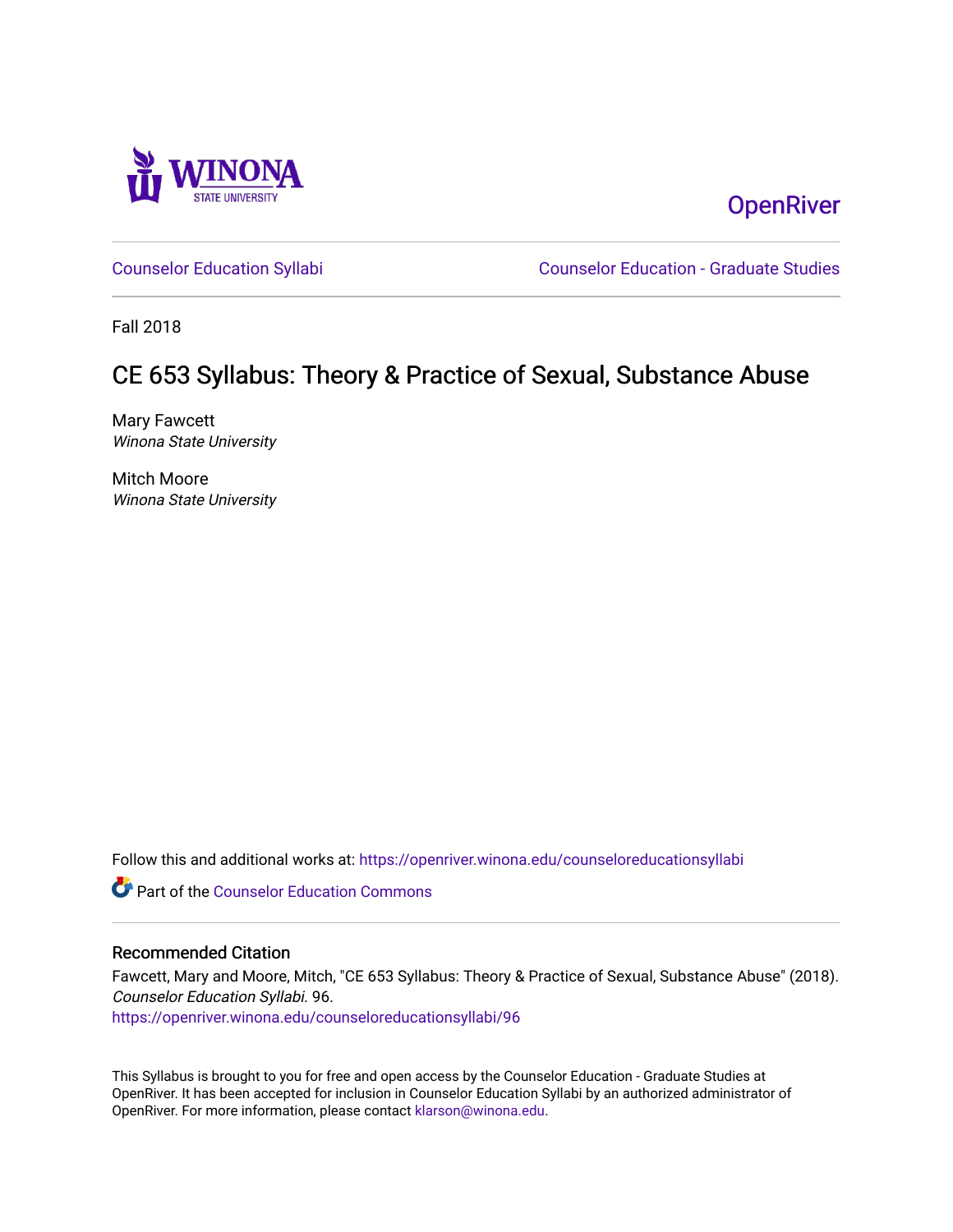| <b>Winona State University</b><br><b>Counselor Education Department</b><br>CE 653: Theory & Practice of Sexual, Substance Abuse<br>and Crisis Counseling<br>Semester Hours: 4 |                                                                                                                                            |  |  |  |  |
|-------------------------------------------------------------------------------------------------------------------------------------------------------------------------------|--------------------------------------------------------------------------------------------------------------------------------------------|--|--|--|--|
| <b>Course Location</b>                                                                                                                                                        | Gildemeister Hall 325, Winona Campus                                                                                                       |  |  |  |  |
| Mary Fawcett, Ph.D., LPC, NCE; Mitch Moore, Ph.D. LADC-S<br><b>Instructor</b>                                                                                                 |                                                                                                                                            |  |  |  |  |
| <b>Instructor Phone &amp;</b><br>Fawcett: 507.457.5338 mfawcett@winona.edu<br>E-Mail<br>Moore: 507.535.2551 mmoore@winona.edu                                                 |                                                                                                                                            |  |  |  |  |
| <b>Program Website</b>                                                                                                                                                        | https://www.winona.edu/counseloreducation/                                                                                                 |  |  |  |  |
| <b>Instructor Office</b><br>Fawcett: 132 Gildemeister Hall, Winona, MN 55987<br>Location<br>Moore: 400 South Broadway, Suite 300, Rochester MN, 55904                         |                                                                                                                                            |  |  |  |  |
| <b>Instructor Office</b><br><b>Hours:</b>                                                                                                                                     | Fawcett: Mondays and Thursdays, 12-4pm and other times by appointment<br>Moore: Tuesday & Thursday (Rochester), 12-4 PM, or by appointment |  |  |  |  |

#### **I. COURSE DESCRIPTION**

This 4-credit course will provide theoretical frameworks and practical skill building in the counseling of student and clients with sexual concerns, substance abuse and addiction issues, and crisis interventions. This course facilitates knowledge, awareness and skill development as it relates to student growth and development in preparation to work with client concerns in these sensitive topic areas. Students practice application of counseling theories in a laboratory setting with simulated situations. A strong emphasis is placed on the ethical standards of the counseling profession and on multicultural issues.

•

#### **II. COURSE PREREQUISITES**

Prerequisites: CE 658 - [Microskills](http://catalog.winona.edu/preview_program.php?catoid=17&poid=3390#tt638) & CE 660 - [Counseling Theory and Practice.](http://catalog.winona.edu/preview_program.php?catoid=17&poid=3390#tt7677) Grade only. Offered annually.

#### **III. COURSE OBJECTIVES**

Upon completion of this course the student will be able to:

- 1. Increase knowledge of sexual development and sexuality across the life span. \*This learning outcome will be assessed by case studies.
- 2. Increase comfort with discussing sexuality and sexual concerns of clients. \*This learning outcome will be assessed by taking a pre/post self-assessment of student comfort level and shared with the instructor.
- 3. Increase knowledge of sexual dysfunctions and current treatment approaches.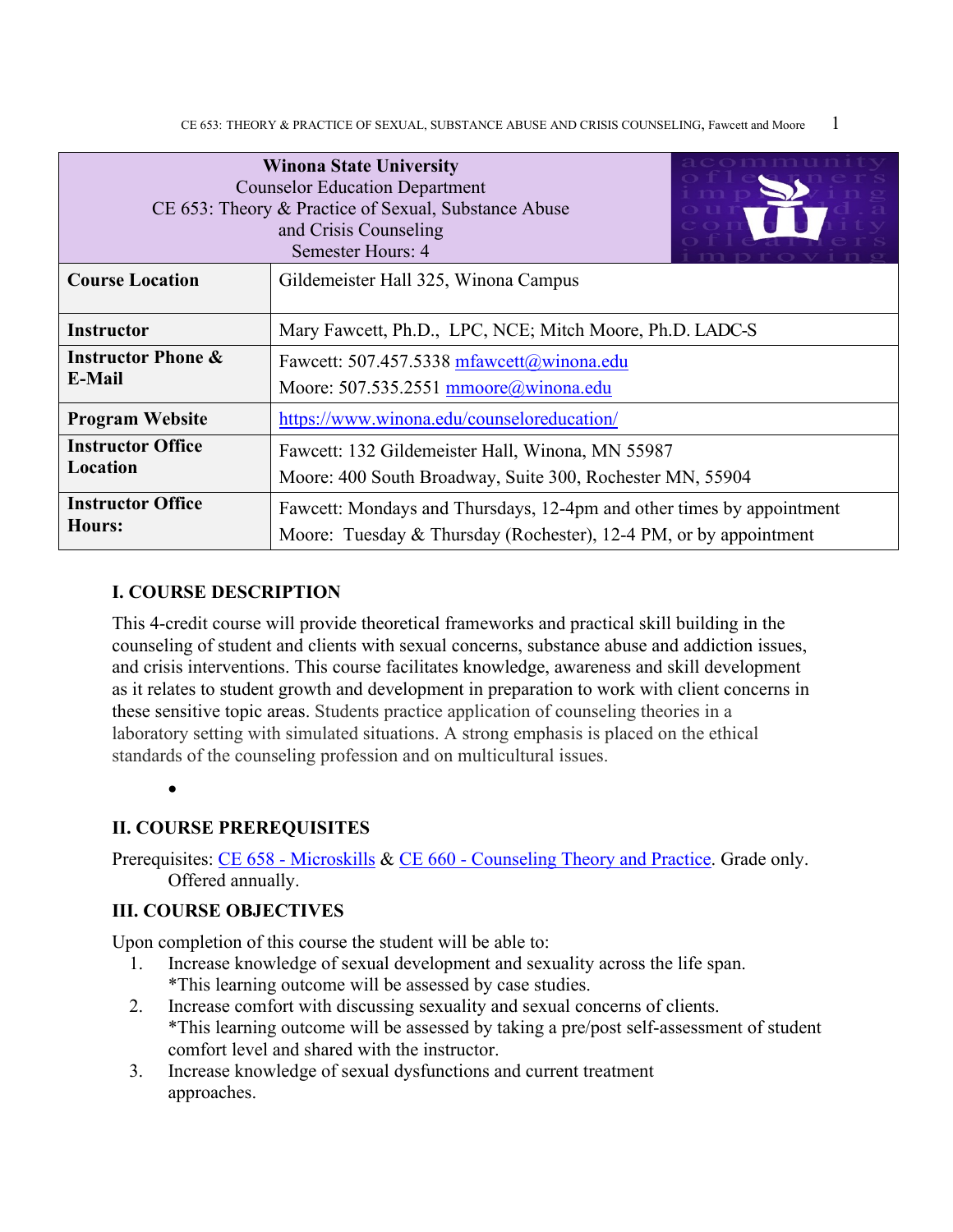\*This learning outcome will be assessed by case studies.

- 4. Increase knowledge of treatment approaches for sexual difficulties from different theoretical orientations.
	- \*This learning outcome will be assessed by graded role-plays on each topic area
- 5. Develop counseling skills and techniques for working with a variety of clients including persons with differing sexual values, needs, and backgrounds regarding sexuality concerns.

 \*This learning outcome will be assessed by graded role-plays on each topic area.

6. Develop ethical behaviors regarding sexuality counseling including the recognition of personal limitations in this context.

\*This learning outcome will be assessed by case studies.

- 7. Advance knowledge in the field of human sexuality through critical evaluation of current research/presentation. \*This learning outcome will be assessed by the assignment of literature review/presentation.
- 8. Identify and differentiate addictive substance and behaviors, as well as diagnostic symptoms and criteria of substance abuse and dependence. \*This learning outcome will be assessed with case studies.
- 9. Recognize and become familiar with the principles of addiction counseling and research-based treatments used in addiction counseling. \*This learning outcome will be assessed with case studies and a literature review/presentation.
- 10. Develop basic skills for working with clients with addictions. \*This learning outcome will be assessed by graded role-plays on each topic area.
- 11. Recognize the major theoretical frameworks and current treatment modalities of addictions counseling. \*This learning outcome will be assessed by graded role-plays on each topic area.
- 12. Recognize the nature and typical anatomy of a personal crisis. \*This learning outcome will be assessed by case studies.
- 13. Identify and increase knowledge about crisis-intervention strategies and current practices, including referral for post-crisis counseling. \*This learning outcome will be assessed by graded role-plays on each topic area.
- 14. Develop basic skills for working with clients in crisis and management of external factors involving family and friends of clients in crisis. \*This learning outcome will be assessed by graded role-plays on each topic area.
- 15. Demonstrate multicultural competent practices when working with individuals from diverse backgrounds when managing sexual, addictive or crisis issues.

\*This learning outcome will be assessed by graded role-plays on each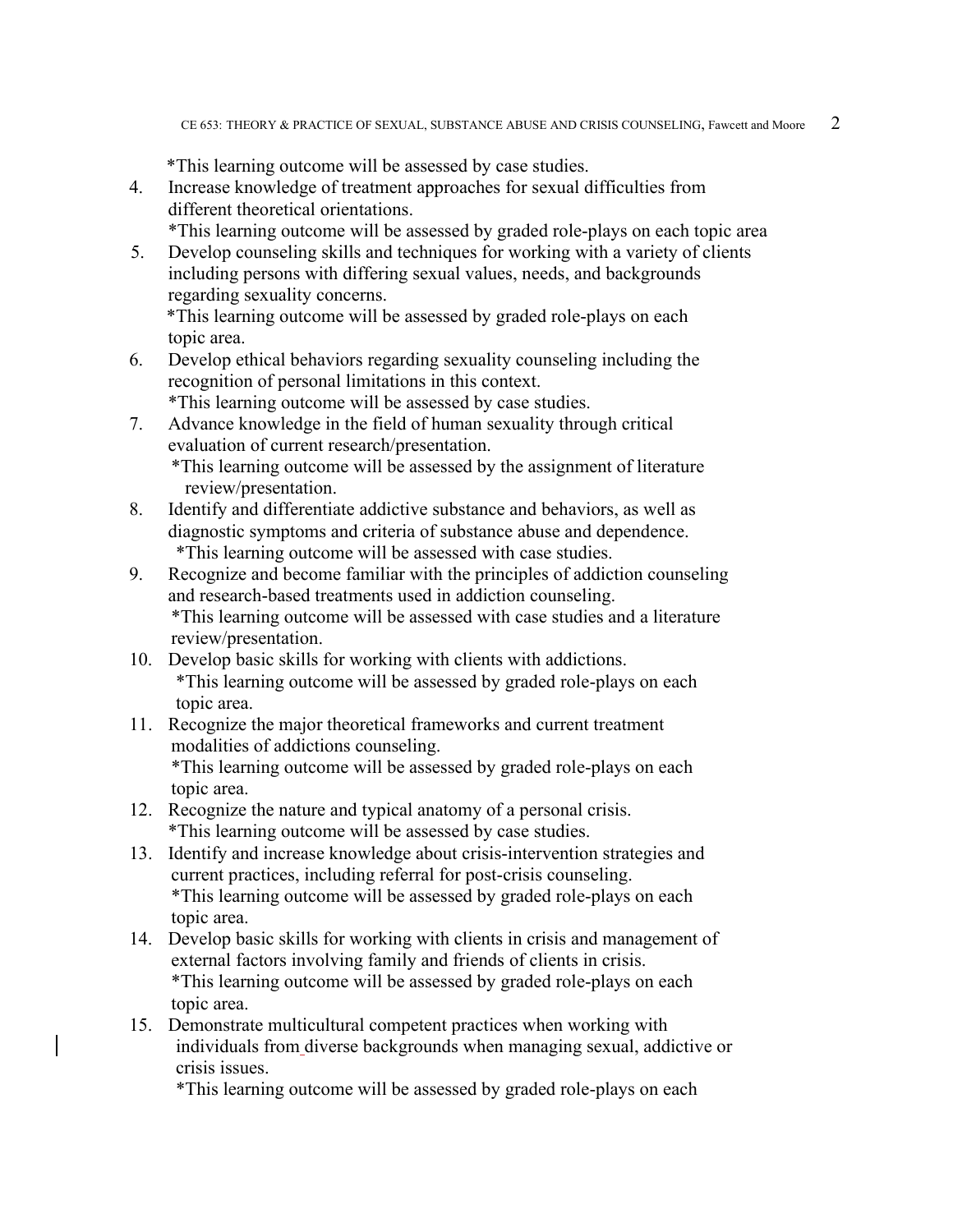topic area, and via a literature review/presentation.

#### **IV. COURSE REQUIRED TEXTS, RESEARCH BASE & TECHNOLOGY**

- American Psychiatric Association. (2013). Diagnostic and statistical manual of mental disorders (5<sup>th</sup> Ed). Washington, DC: American Psychiatric Publishing.
- Hyde, J., & DeLamater, J. (2013). *Understanding human sexuality, 12th Ed.* ISBN-13: 9780078035395
- Jackson-Cherry, L. R. & Erford, B. T. (2014). *Crisis assessment, intervention, and prevention, 2nd Ed.* ISBN-13: 9780132946964
- Fisher, G. L. & Harrison, T. C. (2018). *Substance Abuse: Information for School Counselors, Social Workers, and Counselors, 6th Ed.* Boston: Pearson. ISBN-13: 9780134387451

Orenstein, P. (2016). Girls and Sex. New York: HarperCollins Publishers.

Additional materials and resources posted on the related course D2L page.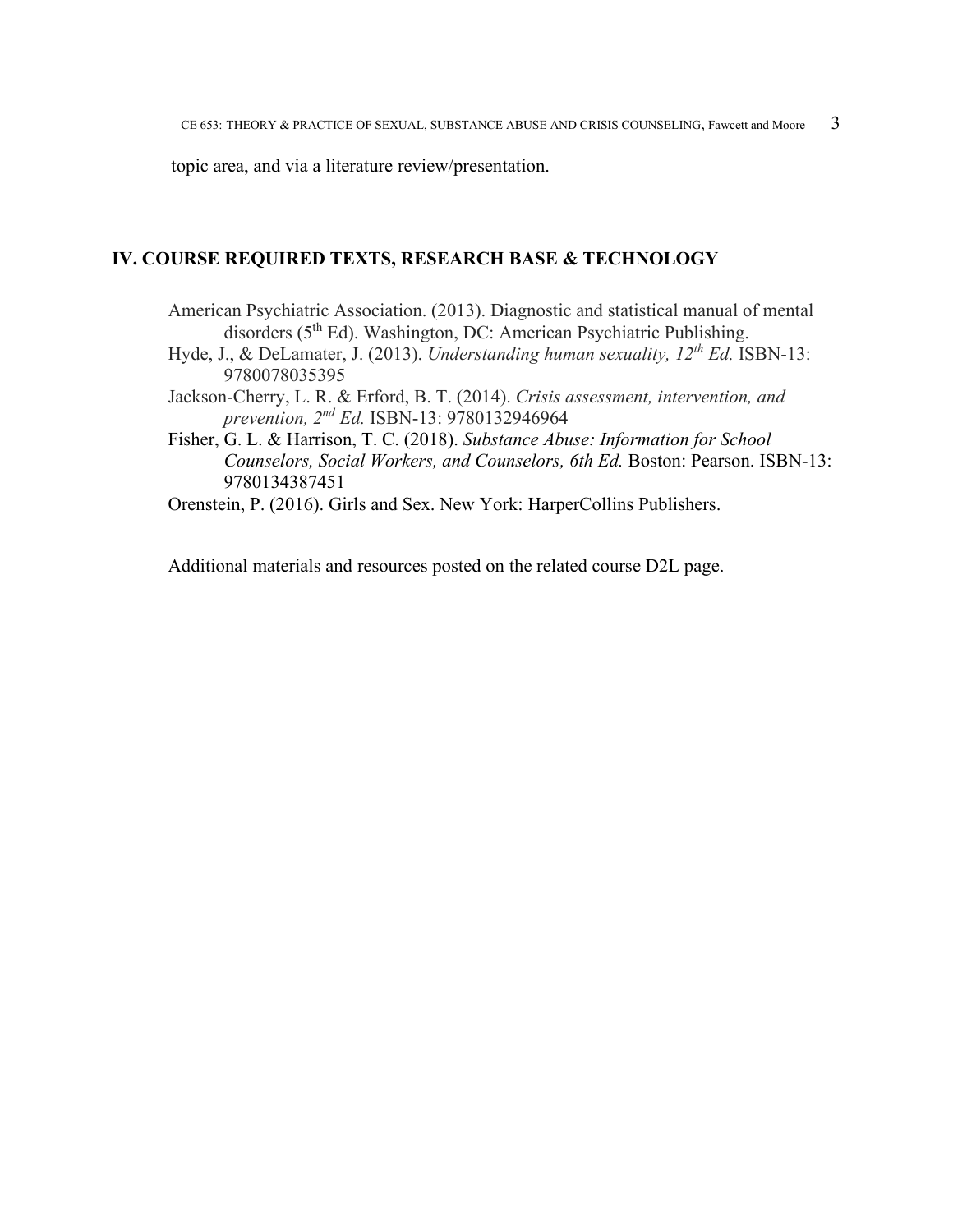#### **V. COURSE CONTENT AREAS**

This course meets the Council for the identified Accreditation of Counseling and Related Educational Programs (CACREP, 2009) core content standards. Standards for the **Clinical Mental Health Counseling,** and/or **School Counseling** content areas are outlined below as well (if applicable). The evaluation methods linked to specific standards for CE are included.

- Add rows as needed
- Be sure to use headings to clearly identify and differentiate between the (a) 8 core content areas, and (b) either CMHC or School Standards
- Only include standards you are assessing, not merely mentioning in a lecture or class discussion. If it is a skills & practices standard, you need a skill-based assessment. If you do not use a standardized assessment (i.e., the CCS), provide clear examples /rubrics of how you assess the skills & practices standard.

| <b>2009 CACREP STANDARDS</b>                          | Counselin  | Case           | Topic       |
|-------------------------------------------------------|------------|----------------|-------------|
| <b>CORE</b>                                           | g          | <b>Studies</b> | Presentatio |
|                                                       | Demonstra  |                |             |
|                                                       | tion Tapes |                | n           |
| <b>1. PROFESSIONAL ORIENTATION AND</b>                |            |                |             |
| <b>ETHICAL PRACTICE</b>                               |            |                |             |
| 1c. Counselors' roles and responsibilities as members |            |                |             |
| of an interdisciplinary emergency management          | X          | X              | X           |
| response team during a local, regional, or national   |            |                |             |
| crisis, disaster or other trauma-causing event.       |            |                |             |
| 3. HUMAN GROWTH AND DEVELOPMENT                       |            |                |             |
|                                                       |            |                |             |
| 3c. Effects of crises, disasters, and other trauma-   |            | X              | Х           |
| causing events on persons of all ages.                |            |                |             |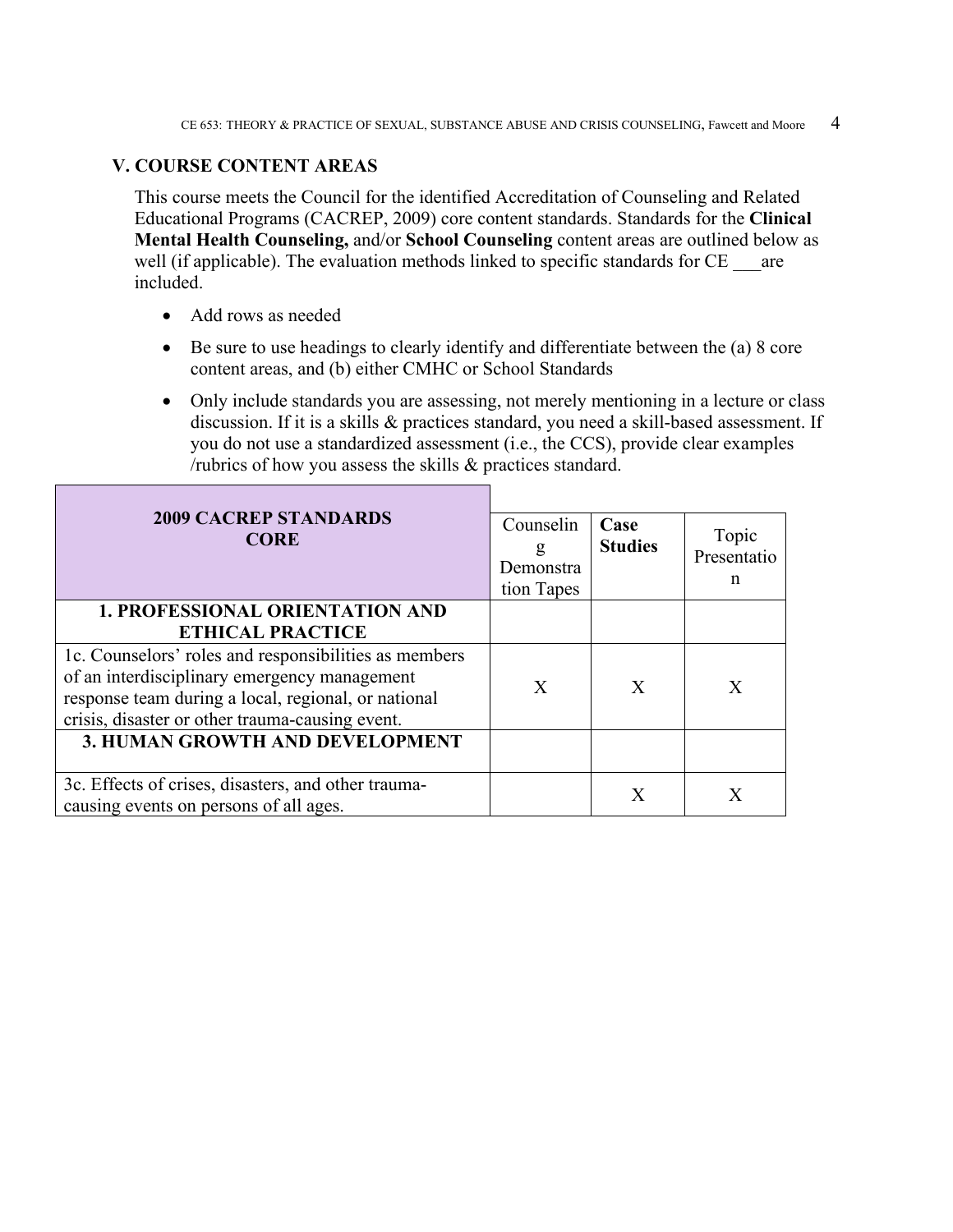| <b>2009 CACREP STANDARDS</b>                                                                                    |          |                |             |
|-----------------------------------------------------------------------------------------------------------------|----------|----------------|-------------|
| <b>CLINICAL MENTAL HEALTH COUNSELING</b>                                                                        |          |                |             |
| <b>FOUNDATION</b>                                                                                               | Counseli | Case           |             |
| A. Knowledge                                                                                                    | ng       | <b>Studies</b> | Topic       |
|                                                                                                                 | Demonst  |                | Presentatio |
|                                                                                                                 | ration   |                | n           |
|                                                                                                                 | Tapes    |                |             |
| A2. Understands ethical and legal considerations                                                                |          |                |             |
| specifically related to the practice of clinical mental                                                         | X        |                |             |
| health counseling.                                                                                              |          |                |             |
| A3. Understands the roles and functions of clinical                                                             |          |                |             |
| mental health counselors in various practice settings and                                                       |          |                |             |
| the importance of relationships between counselors and                                                          |          | X              | X           |
| other professionals, including interdisciplinary treatment                                                      |          |                |             |
| teams.                                                                                                          |          |                |             |
| A4. Knows the professional organizations, preparation<br>standards, and credentials relevant to the practice of |          | X              |             |
|                                                                                                                 |          |                |             |
| clinical mental health counseling.<br>A5. Understands a variety of models and theories related                  |          |                |             |
| to clinical mental health counseling, including the                                                             | X        |                |             |
| methods, models, and principles of clinical supervision.                                                        |          |                |             |
| A6. Recognizes the potential for substance use disorders                                                        |          |                |             |
| to mimic and coexist with a variety of medical and                                                              | X        | X              |             |
| psychological disorders.                                                                                        |          |                |             |
| A7. Is aware of professional issues that affect clinical                                                        |          |                |             |
| mental health counselors (e.g., core provider status,                                                           |          |                |             |
| expert witness status, access to and practice privileges                                                        |          | X              |             |
| within managed care systems).                                                                                   |          |                |             |
| A2. Understands ethical and legal considerations                                                                |          |                |             |
| specifically related to the practice of clinical mental                                                         | X        |                |             |
| health counseling.                                                                                              |          |                |             |
| A9. Understands the impact of crises, disasters, and other                                                      |          |                |             |
| trauma-causing events on people.                                                                                | X        | X              |             |
| A10. Understands the operation of an emergency                                                                  |          |                |             |
| management system within clinical mental health                                                                 |          | X              |             |
| agencies and in the community.                                                                                  |          |                |             |
| <b>B. Skills and Practices</b>                                                                                  |          |                |             |
| B1. Demonstrates the ability to apply and adhere to                                                             |          |                |             |
| ethical and legal standards in clinical mental health                                                           | X        | X              | X           |
| counseling.                                                                                                     |          |                |             |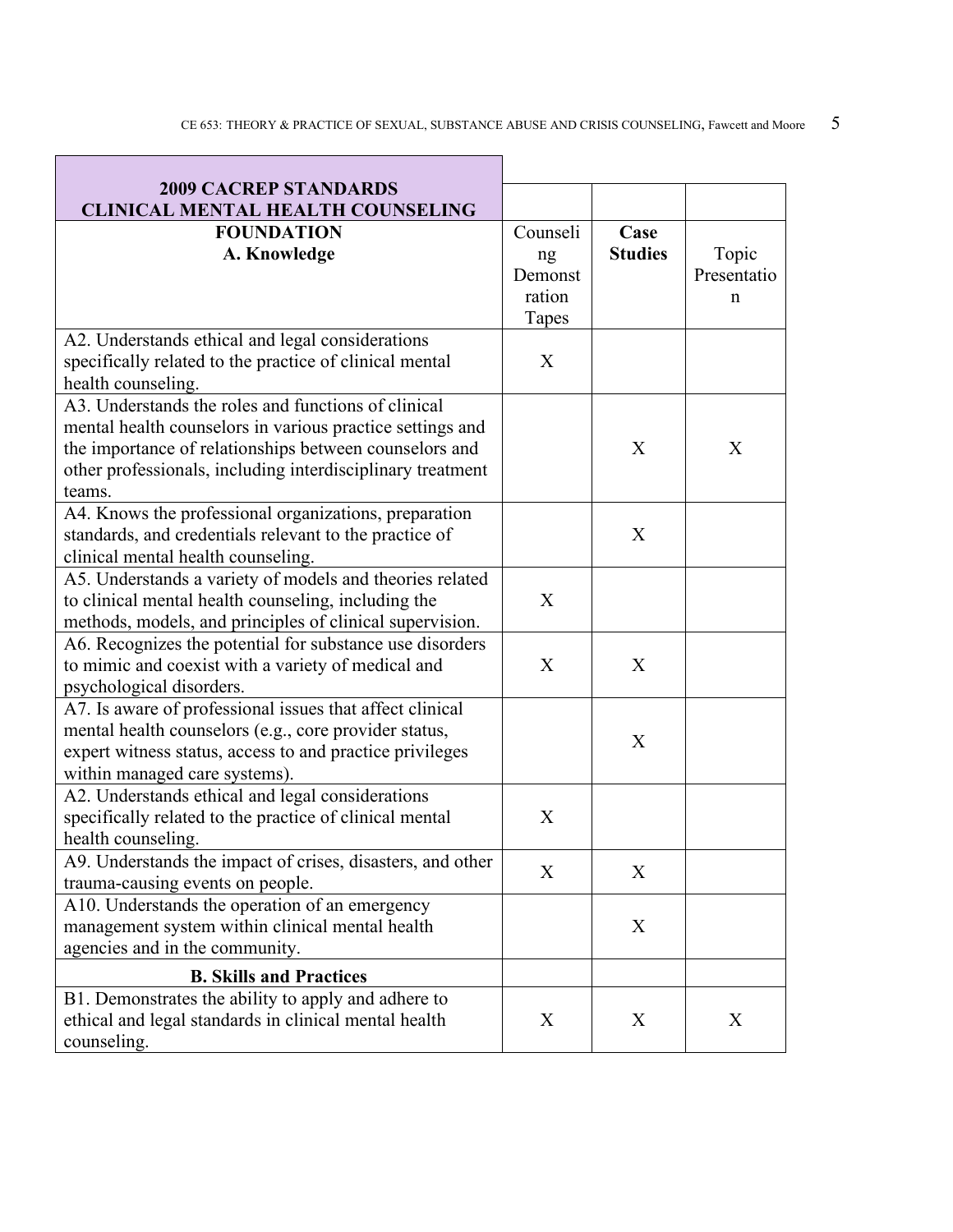| <b>COUNSELING, PREVENTION, AND</b><br><b>INTERVENTION</b>                                                                                                                                                                                      |   |   |   |
|------------------------------------------------------------------------------------------------------------------------------------------------------------------------------------------------------------------------------------------------|---|---|---|
| C. Knowledge                                                                                                                                                                                                                                   |   |   |   |
| C1. Describes the principles of mental health, including<br>prevention, intervention, consultation, education, and<br>advocacy, as well as the operation of programs and<br>networks that promote mental health in a multicultural<br>society. |   |   | X |
| C2. Knows the etiology, the diagnostic process and<br>nomenclature, treatment, referral, and prevention of<br>mental and emotional disorders.                                                                                                  |   | X |   |
| C3. Knows the models, methods, and principles of<br>program development and service delivery (e.g., support<br>groups, peer facilitation training, parent education, self-<br>help).                                                           |   | X |   |
| C4. Knows the disease concept and etiology of addiction<br>and co-occurring disorders.                                                                                                                                                         | X | X |   |
| C5. Understands the range of mental health service<br>delivery—such as inpatient, outpatient, partial treatment<br>and aftercare—and the clinical mental health counseling<br>services network.                                                |   | X |   |
| C6. Understands the principles of crisis intervention for<br>people during crises, disasters, and other trauma-causing<br>events.                                                                                                              |   | X |   |
| C7. Knows the principles, models, and documentation<br>formats of biopsychosocial case conceptualization and<br>treatment planning.                                                                                                            | X |   |   |
| C8. Recognizes the importance of family, social<br>networks, and community systems in the treatment of<br>mental and emotional disorders.                                                                                                      | X |   |   |
| C9. Understands professional issues relevant to the<br>practice of clinical mental health<br>counseling.                                                                                                                                       | X | X | X |
| <b>D. Skills and Practices</b>                                                                                                                                                                                                                 |   |   |   |
| D2. Applies multicultural competencies to clinical<br>mental health counseling involving case<br>conceptualization, diagnosis, treatment, referral, and<br>prevention of mental and emotional disorders.                                       | X | X | X |
| D3. Promotes optimal human development, wellness,<br>and mental health through prevention, education, and<br>advocacy activities.                                                                                                              |   | X | X |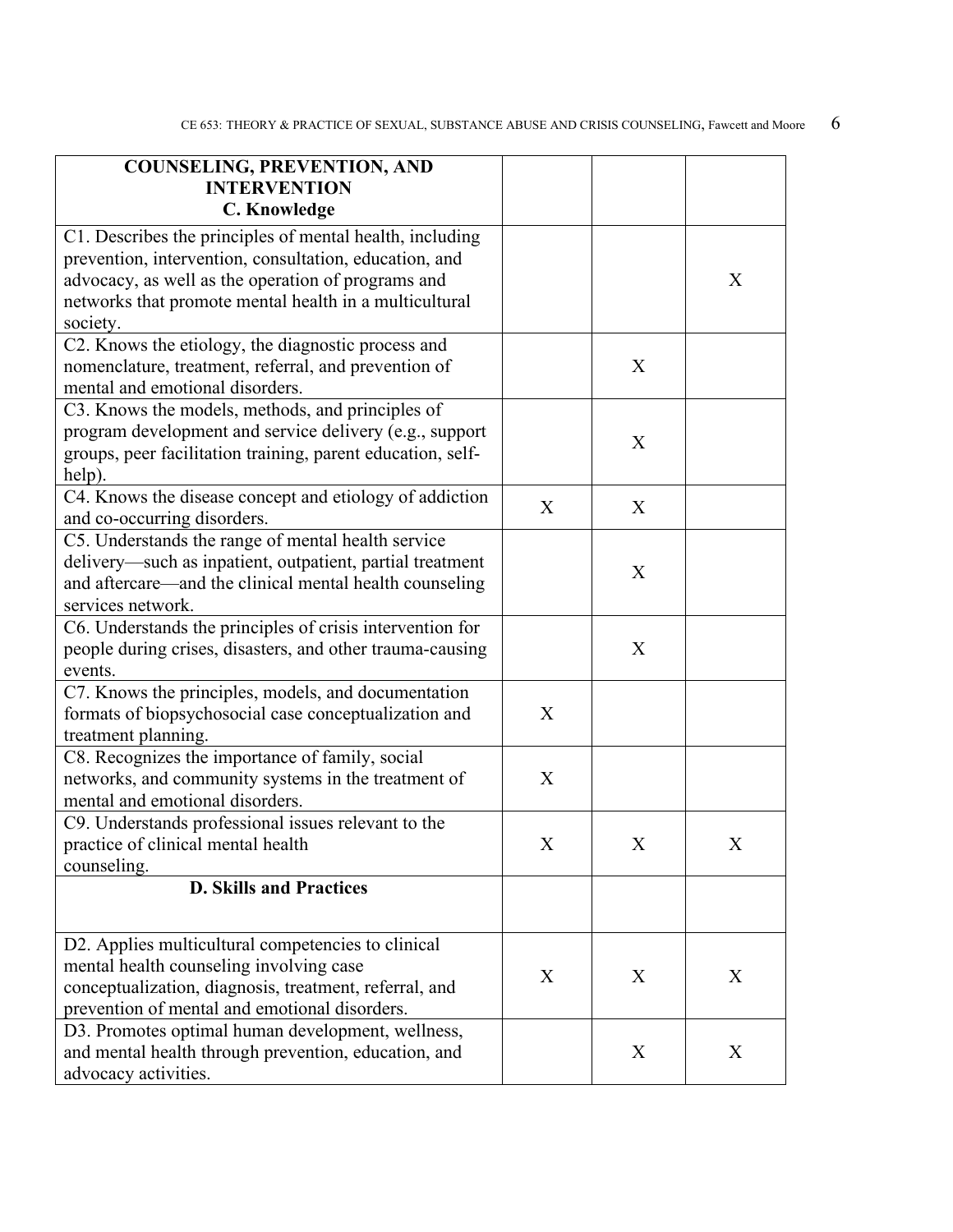| D5. Demonstrates appropriate use of culturally             |   |   |   |  |
|------------------------------------------------------------|---|---|---|--|
| responsive individual, couple, family, group, and          |   |   |   |  |
| systems modalities for initiating, maintaining, and        | X |   |   |  |
| terminating counseling.                                    |   |   |   |  |
| D6. Demonstrates the ability to use procedures for         |   |   |   |  |
| assessing and managing suicide risk.                       | X |   |   |  |
| D8. Provides appropriate counseling strategies when        |   |   |   |  |
| working with clients with addiction and co-occurring       | X |   |   |  |
| disorders.                                                 |   |   |   |  |
| D9. Demonstrates the ability to recognize his or her own   |   |   |   |  |
| limitations as a clinical mental health counselor and to   | X |   |   |  |
| seek supervision or refer clients when appropriate.        |   |   |   |  |
| <b>DIVERSITY AND ADVOCACY</b>                              |   |   |   |  |
| E. Knowledge                                               |   |   |   |  |
| E1. Understands how living in a multicultural society      |   |   |   |  |
| affects clients who are seeking clinical mental health     | X |   |   |  |
| counseling services.                                       |   |   |   |  |
| E2. Understands the effects of racism, discrimination,     |   |   |   |  |
| sexism, power, privilege, and oppression on one's own      | X | X |   |  |
| life and career and those of the client.                   |   |   |   |  |
| E3. Understands current literature that outlines theories, |   |   |   |  |
| approaches, strategies, and techniques shown to be         |   |   |   |  |
| effective when working with specific populations of        |   | X | X |  |
| clients with mental and emotional disorders.               |   |   |   |  |
| E5. Understands the implications of concepts such as       |   |   |   |  |
| internalized oppression and institutional racism, as well  |   |   |   |  |
| as the historical and current political climate regarding  |   | X | X |  |
| immigration, poverty, and welfare.                         |   |   |   |  |
| <b>F. Skills and Practices</b>                             |   |   |   |  |
| F1. Maintains information regarding community              |   |   |   |  |
| resources to make appropriate referrals.                   |   | X | X |  |
| F2. Advocates for policies, programs, and services that    |   |   |   |  |
| are equitable and responsive to the unique needs of        | X |   |   |  |
| clients.                                                   |   |   |   |  |
| F3. Demonstrates the ability to modify counseling          |   |   |   |  |
| systems, theories, techniques, and interventions to make   | X |   |   |  |
| them culturally appropriate for diverse populations.       |   |   |   |  |
| <b>ASSESSMENT</b>                                          |   |   |   |  |
| <b>G. Knowledge</b>                                        |   |   |   |  |
|                                                            |   |   |   |  |
| G1. Knows the principles and models of assessment,         |   |   |   |  |
| case conceptualization, theories of human development,     | X |   |   |  |
| and concepts of normalcy and psychopathology leading       |   |   |   |  |
| to diagnoses and appropriate counseling treatment plans.   |   |   |   |  |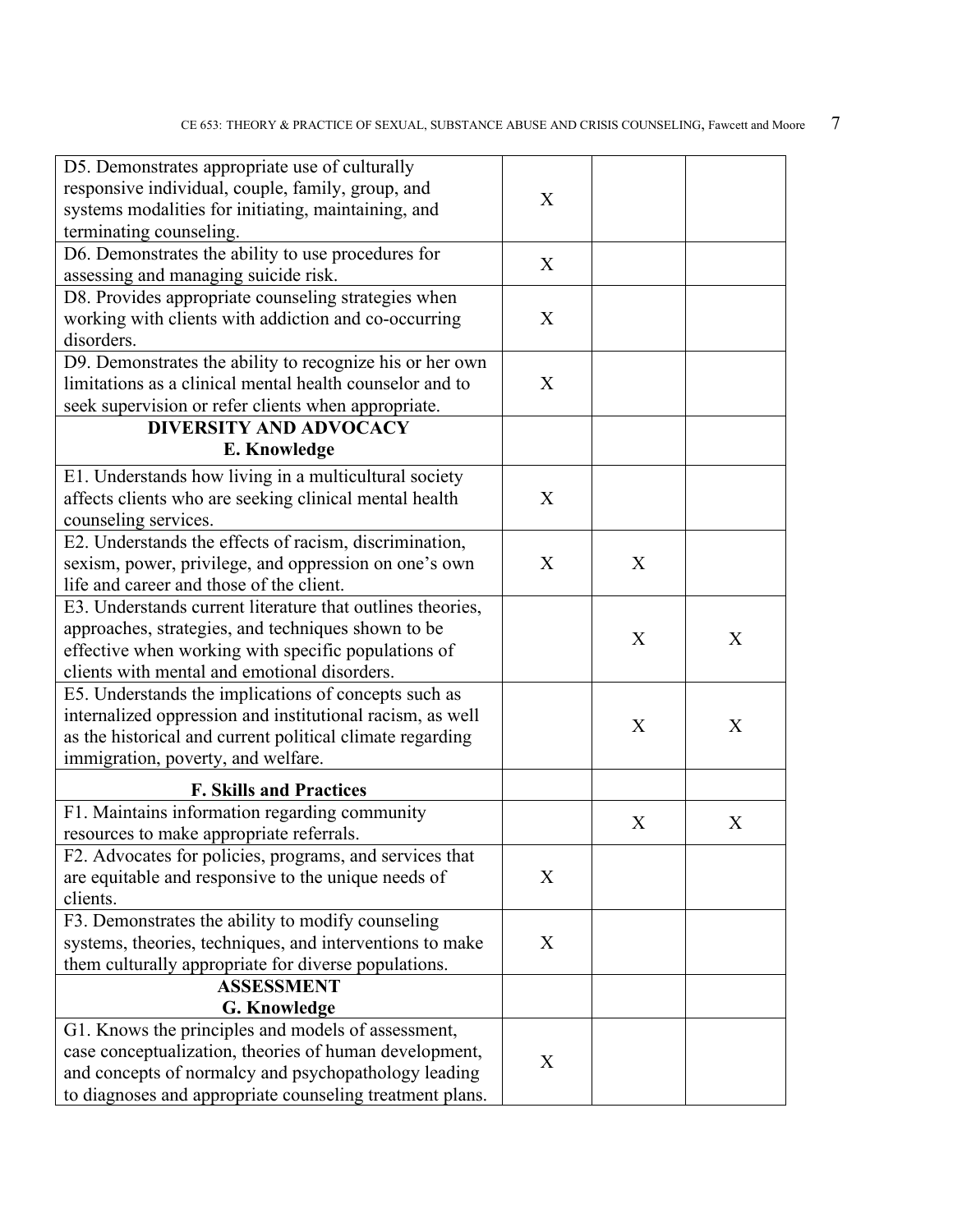| G2. Understands various models and approaches to<br>clinical evaluation and their appropriate uses, including<br>diagnostic interviews, mental status examinations,<br>symptom inventories, and psychoeducational and<br>personality assessments.                                          | X |   |   |
|--------------------------------------------------------------------------------------------------------------------------------------------------------------------------------------------------------------------------------------------------------------------------------------------|---|---|---|
| G3. Understands basic classifications, indications, and<br>contraindications of commonly prescribed<br>psychopharmacological medications so that appropriate<br>referrals can be made for medication evaluations and so<br>that the side effects of such medications can be<br>identified. |   | X |   |
| G4. Identifies standard screening and assessment<br>instruments for substance use disorders and process<br>addictions.                                                                                                                                                                     | X |   |   |
| <b>H. Skills and Practices</b>                                                                                                                                                                                                                                                             |   |   |   |
| H1. Selects appropriate comprehensive assessment<br>interventions to assist in diagnosis and treatment<br>planning, with an awareness of cultural bias in the<br>implementation and interpretation of assessment<br>protocols.                                                             | X | X |   |
| H3. Screens for addiction, aggression, and danger to self<br>and/or others, as well as co-occurring mental disorders.                                                                                                                                                                      |   | X |   |
| H4. Applies the assessment of a client's stage of<br>dependence, change, or recovery to determine the<br>appropriate treatment modality and placement criteria<br>within the continuum of care.                                                                                            |   | X |   |
| <b>RESEARCH AND EVALUATION</b>                                                                                                                                                                                                                                                             |   |   |   |
| I. Knowledge                                                                                                                                                                                                                                                                               |   |   |   |
| I3. Knows evidence-based treatments and basic strategies<br>for evaluating counseling outcomes in clinical mental<br>health counseling.                                                                                                                                                    | X |   |   |
| <b>DIAGNOSIS</b><br>K. Knowledge                                                                                                                                                                                                                                                           |   |   |   |
| K1. Knows the principles of the diagnostic process,<br>including differential diagnosis, and the use of current<br>diagnostic tools, such as the current edition of the<br>Diagnostic and Statistical Manual of Mental Disorders<br>(DSM).                                                 |   | X | X |
| K2. Understands the established diagnostic criteria for<br>mental and emotional disorders, and describes treatment<br>modalities and placement criteria within the continuum<br>of care.                                                                                                   |   | X | X |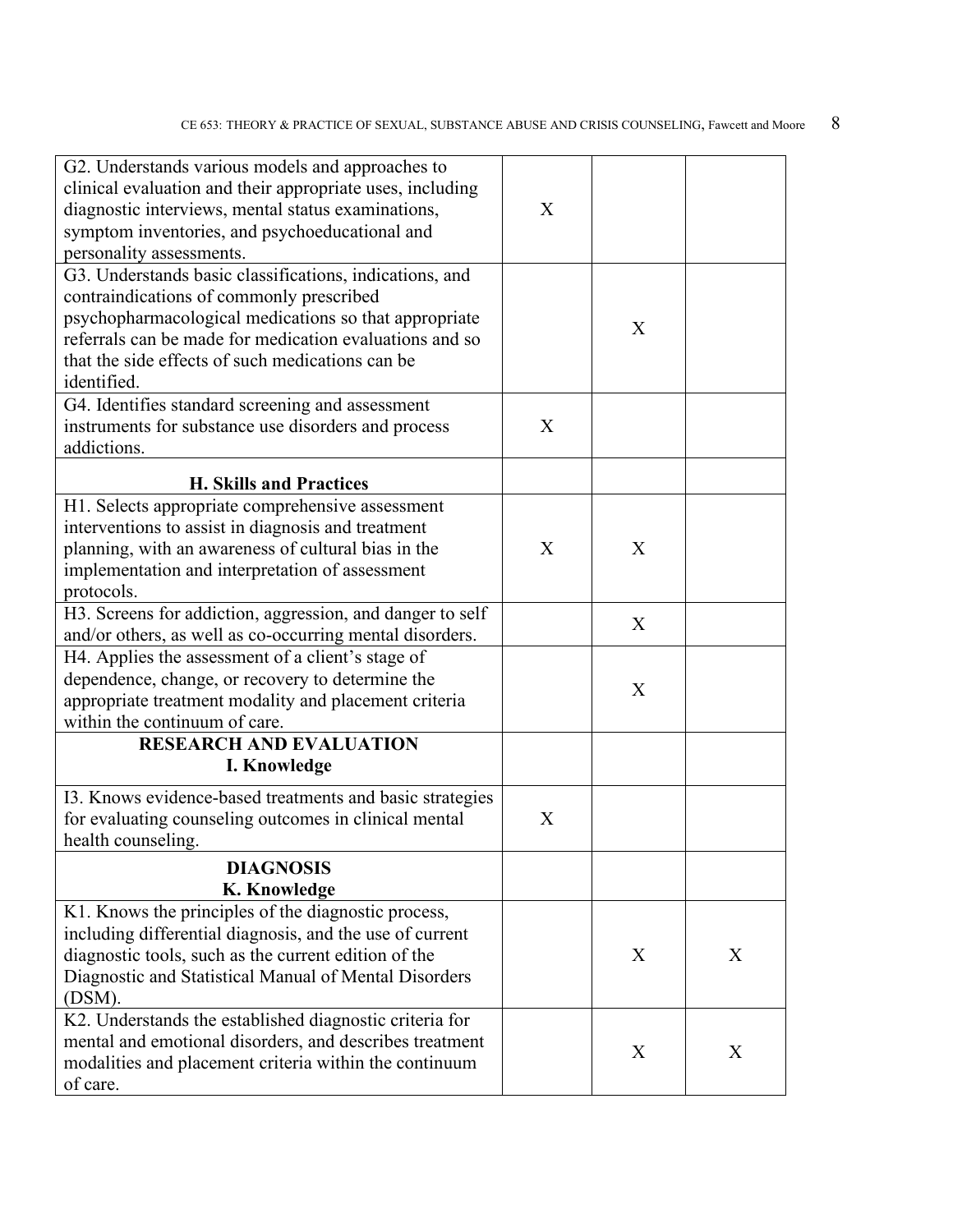| K3. Knows the impact of co-occurring substance use<br>disorders on medical and psychological disorders.                                                                                                       | X |              |   |
|---------------------------------------------------------------------------------------------------------------------------------------------------------------------------------------------------------------|---|--------------|---|
| K4. Understands the relevance and potential biases of<br>commonly used diagnostic tools with multicultural<br>populations.                                                                                    | X | X            | X |
| K5. Understands appropriate use of diagnosis during a<br>crisis, disaster, or other trauma-causing event.                                                                                                     |   | X            | X |
| <b>L. Skills and Practices</b>                                                                                                                                                                                |   |              |   |
| L1. Demonstrates appropriate use of diagnostic tools,<br>including the current edition of the DSM, to describe the<br>symptoms and clinical presentation of clients with<br>mental and emotional impairments. | X | X            | X |
| L2. Is able to conceptualize an accurate multi-axial<br>diagnosis of disorders presented by a client and discuss<br>the differential diagnosis with collaborating<br>professionals.                           | X | $\mathbf{X}$ | X |
| L3. Differentiates between diagnosis and<br>developmentally appropriate reactions during crises,<br>disasters, and other trauma-causing events.                                                               | X | X            | X |

#### **VI. METHODS OF INSTRUCTION**

The instructor will employ a variety of instructional methods to facilitate student learning including:

Basic instructional plan and teaching methods utilized include the following:

- Lecture/ discussion
- Videotapes and modeling
- Videotaped role-plays with peer feedback
- Case studies and responses to manual exercises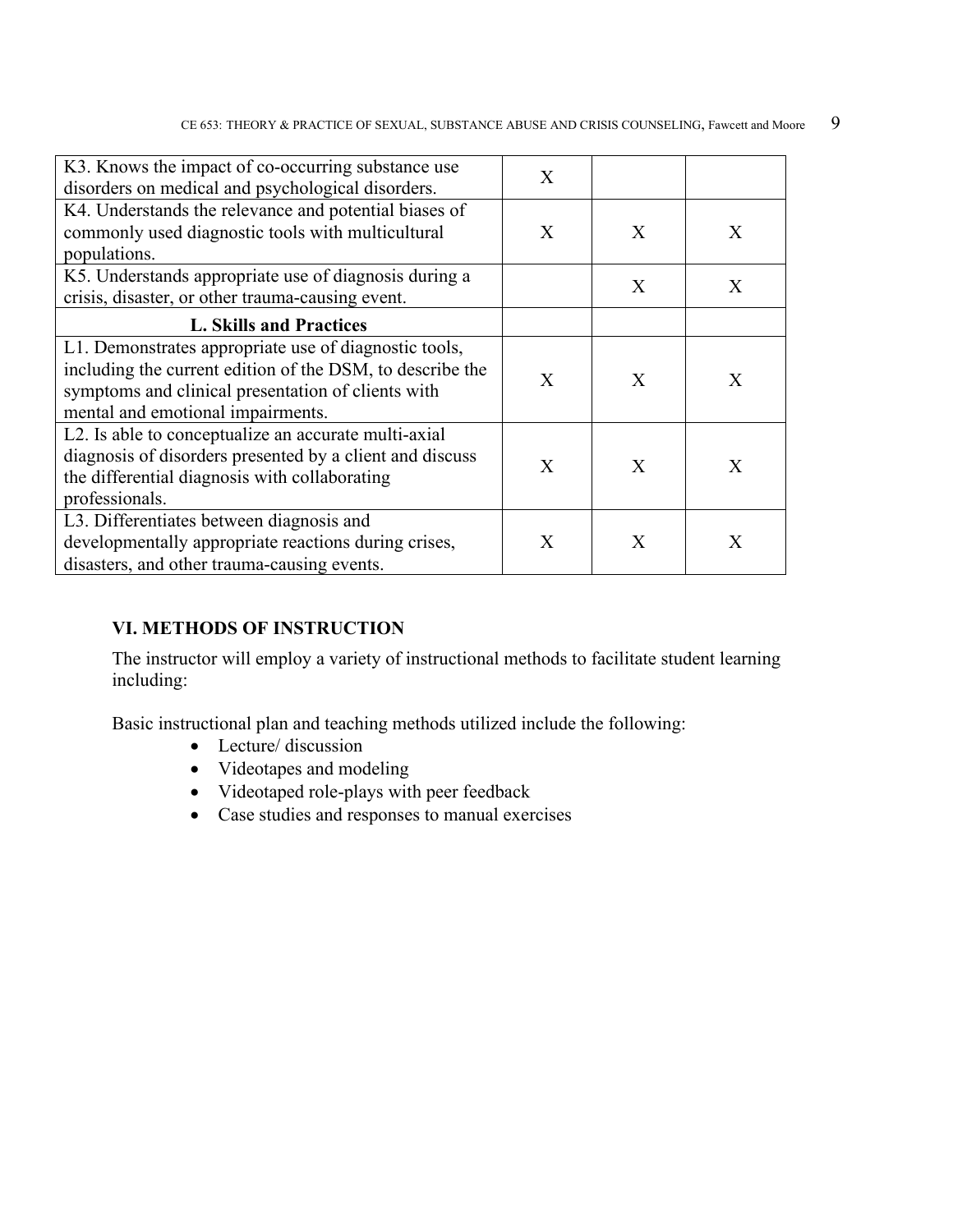#### **VII. COURSE EVALUATION METHODS**

| Course<br>Obj. | <b>Assignment</b>                  | <b>CACREP</b><br><b>Standards Assessed</b><br><b>Code: Core/CMHC</b>                                                                                                                                                                                                           | Percentage           |
|----------------|------------------------------------|--------------------------------------------------------------------------------------------------------------------------------------------------------------------------------------------------------------------------------------------------------------------------------|----------------------|
| $1 - 4$        | Counseling Demonstration Tapes (3) | CMHC: A2, A5, A6, A9, B1, C4, C7,<br>C <sub>8</sub> , C <sub>9</sub> , D <sub>2</sub> , D <sub>5</sub> , D <sub>6</sub> , D <sub>8</sub> , D <sub>9</sub> , E <sub>1</sub> , E <sub>2</sub> ,<br>F3, G1, G2, G4, H1, I3, K3, K4, L1,<br>L2, L3<br>Core: 3C                     | $45%$ (each<br>15%   |
| $1 - 4$        | Case Studies (7)                   | CMHC: A3, A4, A6, A7, A9, A10, B1,<br>C <sub>2</sub> , C <sub>3</sub> , C <sub>4</sub> , C <sub>5</sub> , C <sub>6</sub> , C <sub>9</sub> , D <sub>2</sub> , D <sub>3</sub> , E <sub>2</sub> ,<br>E3, E5, F1, F2, G3, H1, H3, H4, K1,<br>K <sub>2</sub><br><b>Core: 1C, 3C</b> | $35%$ (each<br>$5\%$ |
| $3 - 4$        | Topic Presentation (1)             | CMHC: A3, B1, C1, C9, D2, D3, E3,<br>D5, F1, K1, K2, K4, K5, L, L2, L3<br>Core: $1C$ , $3C$                                                                                                                                                                                    | 20%                  |

#### **A. Description of Assignments**

### **Counseling Intervention Demonstration Tapes**

Students will create 3 (three) Counseling Demonstration session tapes. The following format will be followed: 1 sexual concerns; 1substance abuse/use; 1 crisis concerns. Note: There may be additional counseling demonstration tapes assigned if original session does not meet the assignment criteria.

Your counseling Demonstration videotapes should be made with a partner from this class who becomes your "client". As a counselor, you should utilize microskills within a theoretical model you developed in CE 660 for each session with your client. You will begin with an Informed Consent about taping the session and the chosen theoretical framework. Your sessions will be between 30-45 minutes and each videotape will be submitted with a transcript (see below for example).

As clients, students find it difficult to remember details if they are making up material, however they also feel uncomfortable presenting real issues. Two options are: 1) use a real scenario from your history or 2) use presenting issues from someone you know well. Check with your counselor prior to taping to determine your client story based on the goal of the assignment (sexual concern, substance use or abuse, crisis).

You may use electronic devices that enable you to turn in a final product on a flash drive or D2L. Please ensure the following: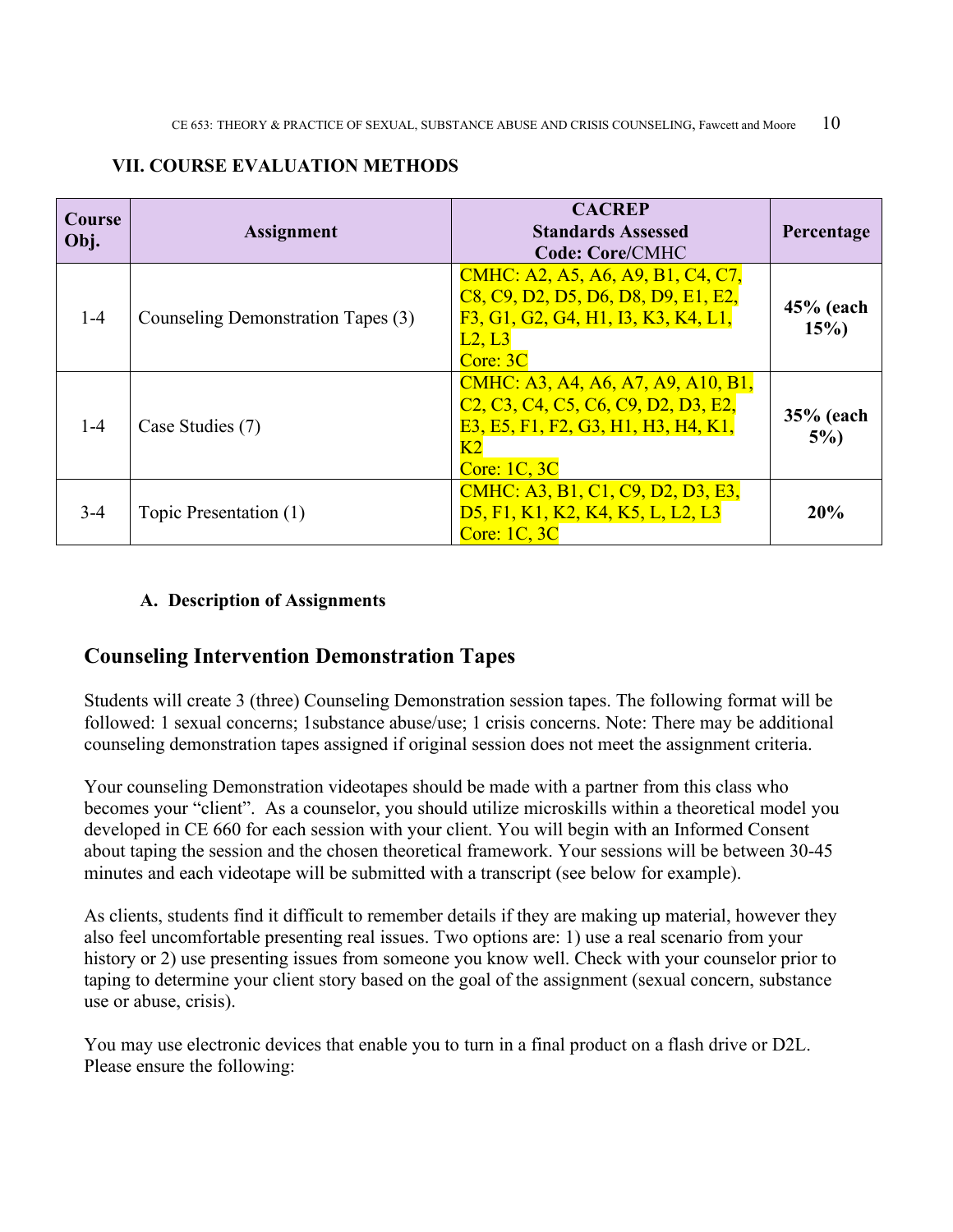- 1. The microphone is working and voice can be heard distinctly (if session is not clearly audible, it will not be considered for grade)
- 2. light source at rear or side does not interfere with picture
- 3. faces and bodies of counselor (and client, if possible) can be seen
- 4. outside interruptions are kept to a minimum during taping (outside noise, rain, pets, etc.)

| <b>Points</b>                                | 15 points                                                                                                                                                                                                                                                                                                                                                 | 12-14 points                                                                                                                                                                                                                                                                                     | $10-11$ points                                                                                                                                                                                                                                                                                        | 9 or fewer                                                                                                                                                                                                                                                                                     |
|----------------------------------------------|-----------------------------------------------------------------------------------------------------------------------------------------------------------------------------------------------------------------------------------------------------------------------------------------------------------------------------------------------------------|--------------------------------------------------------------------------------------------------------------------------------------------------------------------------------------------------------------------------------------------------------------------------------------------------|-------------------------------------------------------------------------------------------------------------------------------------------------------------------------------------------------------------------------------------------------------------------------------------------------------|------------------------------------------------------------------------------------------------------------------------------------------------------------------------------------------------------------------------------------------------------------------------------------------------|
| <b>Possible</b><br><i>Issue</i><br>Addressed | Issue is clearly<br>identified and<br>goals are set                                                                                                                                                                                                                                                                                                       | Issue is clearly<br>identified and<br>goals are set, but<br>vague                                                                                                                                                                                                                                | Issue is not clearly<br>identified and<br>goals are not set                                                                                                                                                                                                                                           | Issue is not clearly<br>identified nor<br>addressed, and<br>goals are not set.<br>Session is<br>confusing and                                                                                                                                                                                  |
| <b>Theoretical</b><br>Model                  | Exemplary tape<br>illustrating theory.                                                                                                                                                                                                                                                                                                                    | Above average<br>tape illustrating<br>theory.                                                                                                                                                                                                                                                    | Average tape<br>illustrating theory.                                                                                                                                                                                                                                                                  | disorganized.<br>Tape does not<br>illustrate theory.                                                                                                                                                                                                                                           |
| <i>Therapeutic</i><br>Presence               | Student<br>demonstrates<br>empathy,<br>exemplary<br>listening skills,<br>and a variety of<br>microskills.                                                                                                                                                                                                                                                 | Student<br>demonstrates<br>empathy, good<br>listening skills,<br>and some<br>microskills.                                                                                                                                                                                                        | <b>Student lacks</b><br>empathy,<br>demonstrates<br>marginal listening<br>skills, and few<br>microskills.                                                                                                                                                                                             | <b>Student lacks</b><br>empathy, poor<br>listening skills,<br>and no microskills.                                                                                                                                                                                                              |
| Structure of<br><b>Session</b>               | Session is within<br>appropriate time<br>$limits - not too$<br>long or too short.<br>Student introduces<br>client to session<br>and maintains<br>structure of session<br>throughout.<br>Transcript is<br>completed<br>correctly, with<br>weak statements<br>replaced with<br>preferred<br>statements.<br>Transcript is<br>completed within<br>guidelines. | Session is either<br>too long or too<br>short. Student<br>maintains structure<br>of session<br>throughout.<br>Transcript is<br>mostly correct -<br>few errors - with<br>weak statements<br>replaced with<br>preferred<br>statements.<br>Transcript is<br>lacking for any<br>part of the session. | Session is either<br>too long or too<br>short. Student<br>does not maintain<br>structure of<br>session<br>throughout.<br>Transcript has<br>several errors-<br>with weak<br>statements<br>replaced with<br>preferred<br>statements.<br>Transcript is not<br>well-written or<br>formatted<br>correctly. | Session is either<br>too long or too<br>short. Student<br>does not maintain<br>structure of<br>session<br>throughout.<br>Transcript has<br>several errors-<br>weak statements<br>are not replaced<br>with preferred<br>statements.<br>Transcript is<br>incomplete.<br>Requirements not<br>met. |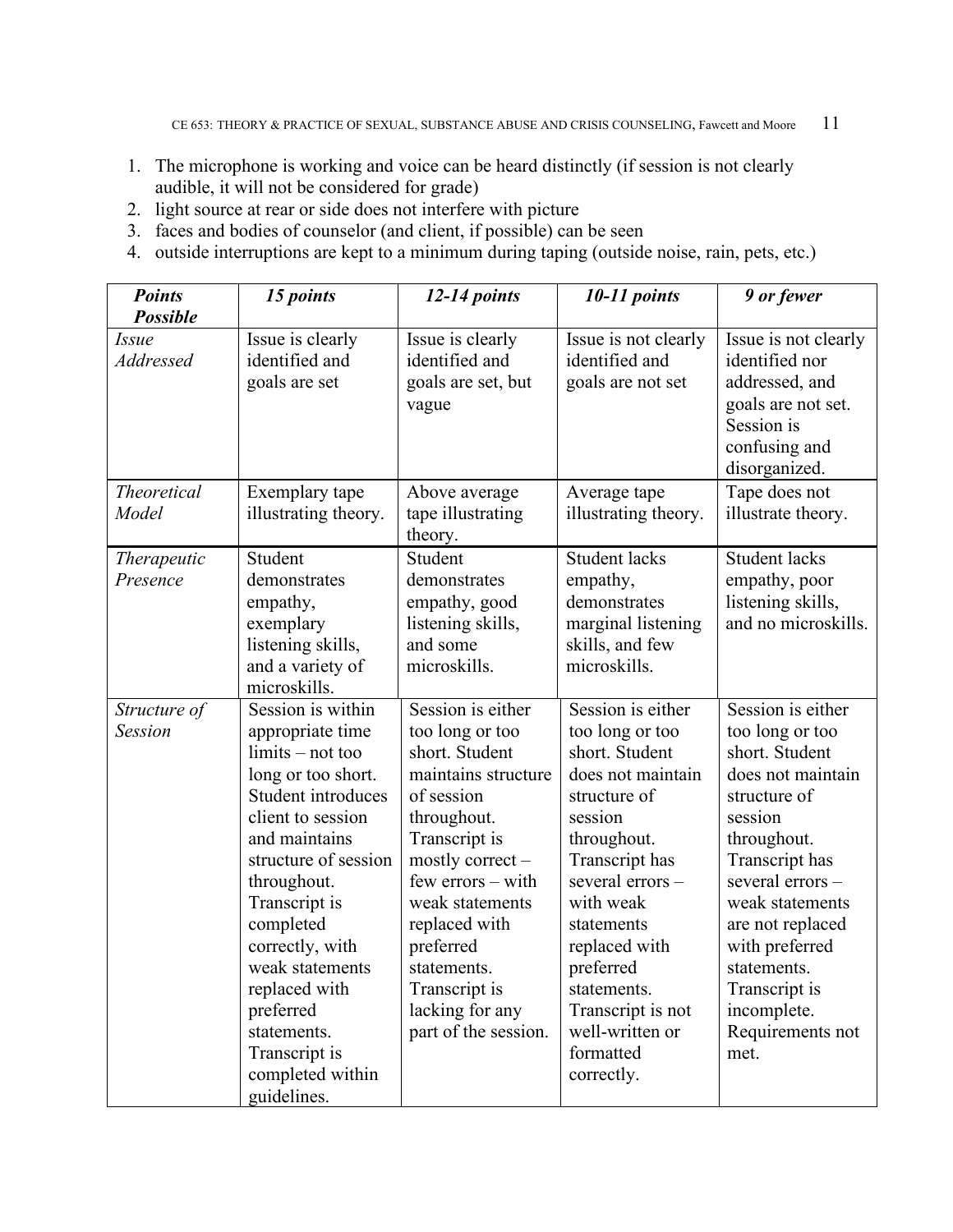#### **INFORMED CONSENT**

Sample Informed Consent:

I want to take a few minutes to go over (review) a few things. Thank you for signing the permission to tape form. I am taping this session for my training class to get feedback on my skills from my instructor and peers in the class. Mostly they will be focusing on me, not you. But at any time if you want me to turn the tape off, let me know and I will. Do you have any questions?

My theoretical approach to counseling is Motivational Interviewing and CBT. I believe in goal setting and will want to begin every session with a goal to work on within the time frame we have set for ourselves. I will want to focus on your strengths and what is going well for you in addition to subject matter on issues you are struggling with. I may want to plan cognitive and behavioral goals between sessions for you to work on as we focus on an identified counseling goal. We will typically have 25 minutes. I will set up additional sessions at the end of each session depending on your interest in planning additional sessions. Do you have any questions? **Transcribe each tape according to the attached TRANSCRIPT FORMAT. Write on one side of the page only and type. No handwritten transcripts will be accepted.** Please follow directions exactly.

Do **NOT** WRITE THE CLIENT'S NAME ANYWHERE ON THE TRANSCRIPT.

Keep **confidential** what is discussed in sessions.

#### **TRANSCRIPT FORMAT TO BE FOLLOWED**

| Tape #1                                              |                          |
|------------------------------------------------------|--------------------------|
| <b>January 14, 2018</b>                              |                          |
| <b>Sexual Concerns</b>                               |                          |
| <b>Statement</b>                                     | <b>Skill/observation</b> |
| $Cl#1$ : I'm just really confused about              | looking down             |
| CO#1: You sound concerned and angry                  | <b>RF</b>                |
| Cl #2: I am, I really worry                          | crying                   |
| CO#2: Tell me more                                   | Enc                      |
| Cl#3: I just don't know what                         |                          |
| CO#3: You are worried that                           | RF & Enc                 |
| CL#4: I want so much for                             |                          |
| CO#4: You should just go ahead and have sex with him | <b>Ugh! Advice!</b>      |
| <b>PS:</b> Tell me more about your concerns          | Foc                      |

**Note: Preferred Statements are allowed on all tapes.**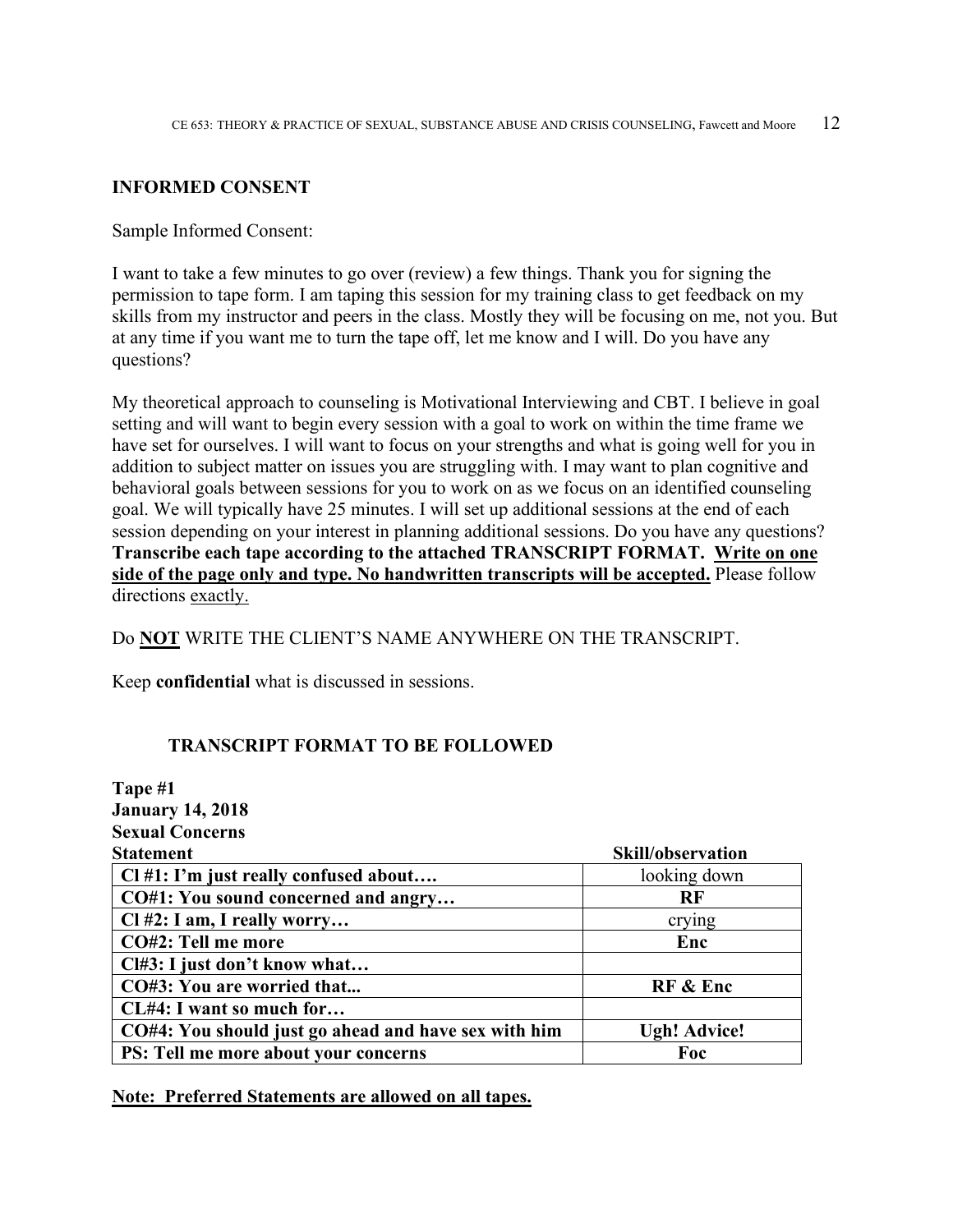#### **Three paragraphs:**

Strengths Areas to Improve Goals for Next Tape

#### **Case Studies**

There are 7 (seven) case studies discussed in class. Case studies will be discussed in class in the following format, and narrative (4 page maximum) summaries will be written and submitted by each student to the D2L Dropbox on assigned dates.

- *The Client's* Your instructor will describe the client's diversity in terms of the following identities: gender, ethnicity (race), disability, class, age, sexual orientation, and religion.
- *Presenting Issues and Challenges* Your instructor will offer information on the client's reason for referral, psychological difficulty, subjective distress, and any clinical observations.
- *Case History and Developmental Background* Your instructor will offer familial, cultural, social, ethnic, and identities and their contributions to the personality development of the client.
- *The Therapy* Students will discuss:
	- 1. a potential diagnosis
	- 2. the therapeutic perspectives
	- 3. the particular approach or modality that could be used with the client
	- 4. the process of counseling and therapy will be described in some detail, including the following:
		- a. interventions; assessment, goals, and therapy treatment; and outcomes.

Students should consider the identities in the clinical process, particularly the use of traditional healing, spirituality, and other alternative healing modalities that support resilience.

• *Questions* Students will complete their discussion with 3-5 follow-up questions regarding the case and a plan for how they might obtain information.

| <b>Points</b>               | 5 points                                                          | 4 points                                                  | 2-3 points                                         | 1 or fewer                                            |
|-----------------------------|-------------------------------------------------------------------|-----------------------------------------------------------|----------------------------------------------------|-------------------------------------------------------|
| <b>Possible</b>             |                                                                   |                                                           |                                                    |                                                       |
| The Client $(s)$            | Discussion of<br>client identities is<br>strong and<br>articulate | Discussion of client<br>identities is<br>adequate         | Discussion of<br>client identities is<br>weak      | Discussion of<br>client identities is<br>non-existent |
| Presenting<br><i>Issues</i> | Discussion of<br>presenting issues is<br>complete, accurate       | Discussion of<br>presenting issues is<br>complete, mostly | Discussion of<br>presenting issues<br>is weak, not | Discussion of<br>presenting issues<br>is non-existent |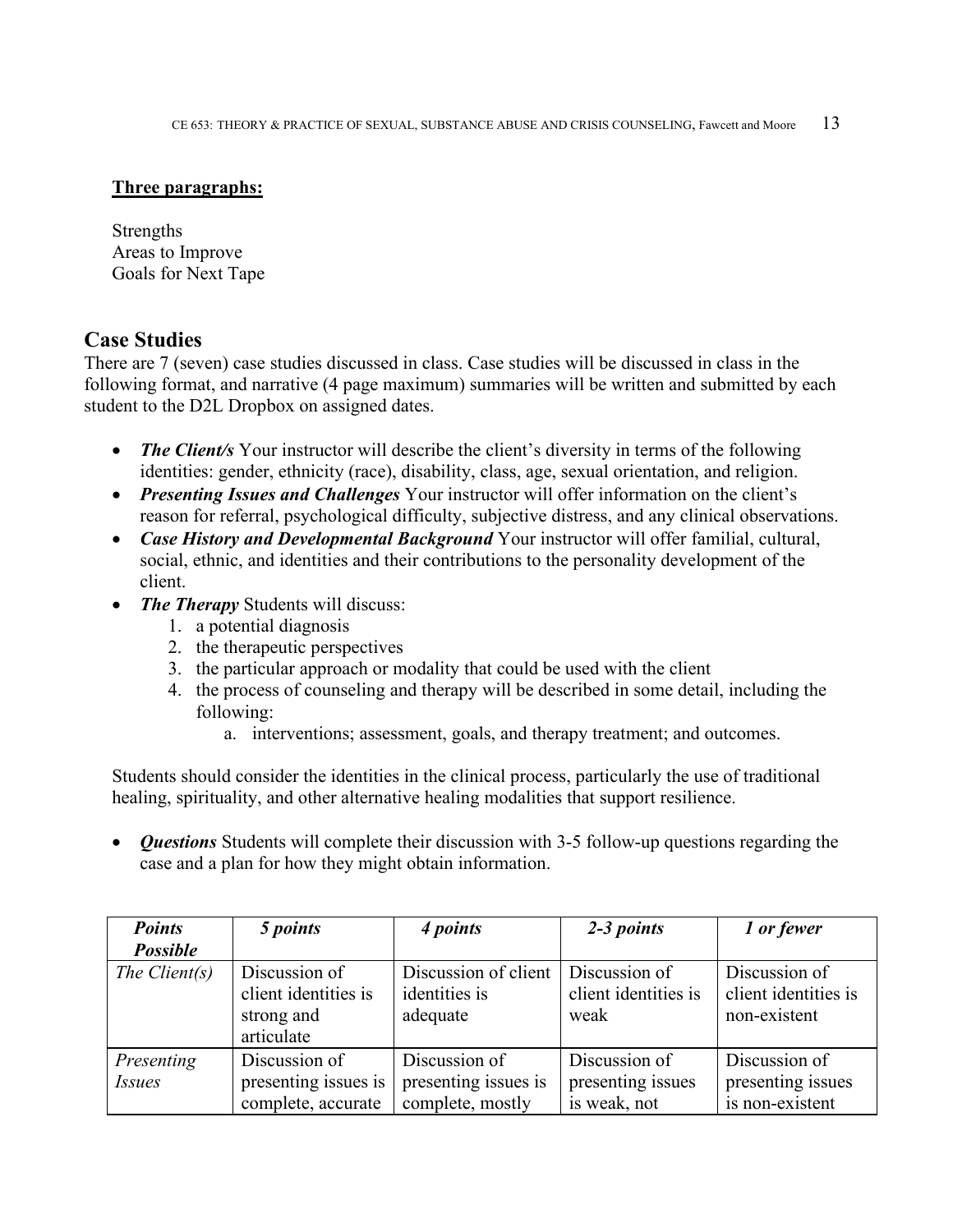|                                                                 | and                                                                                                                                                                                                                                                                                                                                                                               | accurate and                                                                                                                                                                                                                                                                                                                                                              | accurate and not                                                                                                                                                                                                                                                                                                                                                                  |                                                                                                                                                                                                                                                                                                                                                                                          |
|-----------------------------------------------------------------|-----------------------------------------------------------------------------------------------------------------------------------------------------------------------------------------------------------------------------------------------------------------------------------------------------------------------------------------------------------------------------------|---------------------------------------------------------------------------------------------------------------------------------------------------------------------------------------------------------------------------------------------------------------------------------------------------------------------------------------------------------------------------|-----------------------------------------------------------------------------------------------------------------------------------------------------------------------------------------------------------------------------------------------------------------------------------------------------------------------------------------------------------------------------------|------------------------------------------------------------------------------------------------------------------------------------------------------------------------------------------------------------------------------------------------------------------------------------------------------------------------------------------------------------------------------------------|
| Case History<br>and Develop-<br>mental<br>Background<br>Therapy | comprehensive<br>Student<br>demonstrates<br>strong ability to<br>summarize case<br>history and<br>developmental<br>background<br>Student articulates<br>a potential<br>diagnosis,<br>appropriate<br>interventions,<br>assessment tools,<br>therapy goals,<br>treatment and<br>outcomes.<br>Students strongly<br>consider the<br>client's identities<br>in the clinical<br>process | comprehensive<br>Student<br>demonstrates some<br>ability to<br>summarize case<br>history and<br>developmental<br>background<br>Student describes a<br>potential diagnosis,<br>appropriate<br>interventions,<br>assessment tools,<br>therapy goals,<br>treatment and<br>outcomes. Students<br>adequately consider<br>the client's<br>identities in the<br>clinical process | comprehensive<br>Student<br>demonstrates little<br>ability to<br>summarize case<br>history and<br>developmental<br>background<br>Student<br>summarizes a<br>potential<br>diagnosis,<br>appropriate<br>interventions,<br>assessment tools,<br>therapy goals,<br>treatment and<br>outcomes.<br>Students weakly<br>consider the<br>client's identities<br>in the clinical<br>process | Student<br>demonstrates no<br>ability to<br>summarize case<br>history and<br>developmental<br>background<br>Student does not<br>adequately<br>summarize<br>articulates a<br>potential<br>diagnosis,<br>appropriate<br>interventions,<br>assessment tools,<br>therapy goals,<br>treatment and<br>outcomes.<br>Students does not<br>consider the<br>client's identities<br>in the clinical |
| Questions                                                       | Students create<br>articulate follow-<br>up questions $(3-5)$<br>regarding the case<br>and a well thought<br>out plan for how<br>they might obtain<br>information                                                                                                                                                                                                                 | Students create<br>effective follow-up<br>questions $(3-5)$<br>regarding the case<br>and a plan for how<br>they might obtain<br>information                                                                                                                                                                                                                               | Students create<br>weak follow-up<br>questions $(3-5)$<br>regarding the case<br>and a poorly<br>thought out plan<br>for how they<br>might obtain<br>information                                                                                                                                                                                                                   | process<br>Students do not<br>create follow-up<br>questions $(3-5)$<br>regarding the case<br>nor a plan for how<br>they might obtain<br>information                                                                                                                                                                                                                                      |

# **Topic Presentation**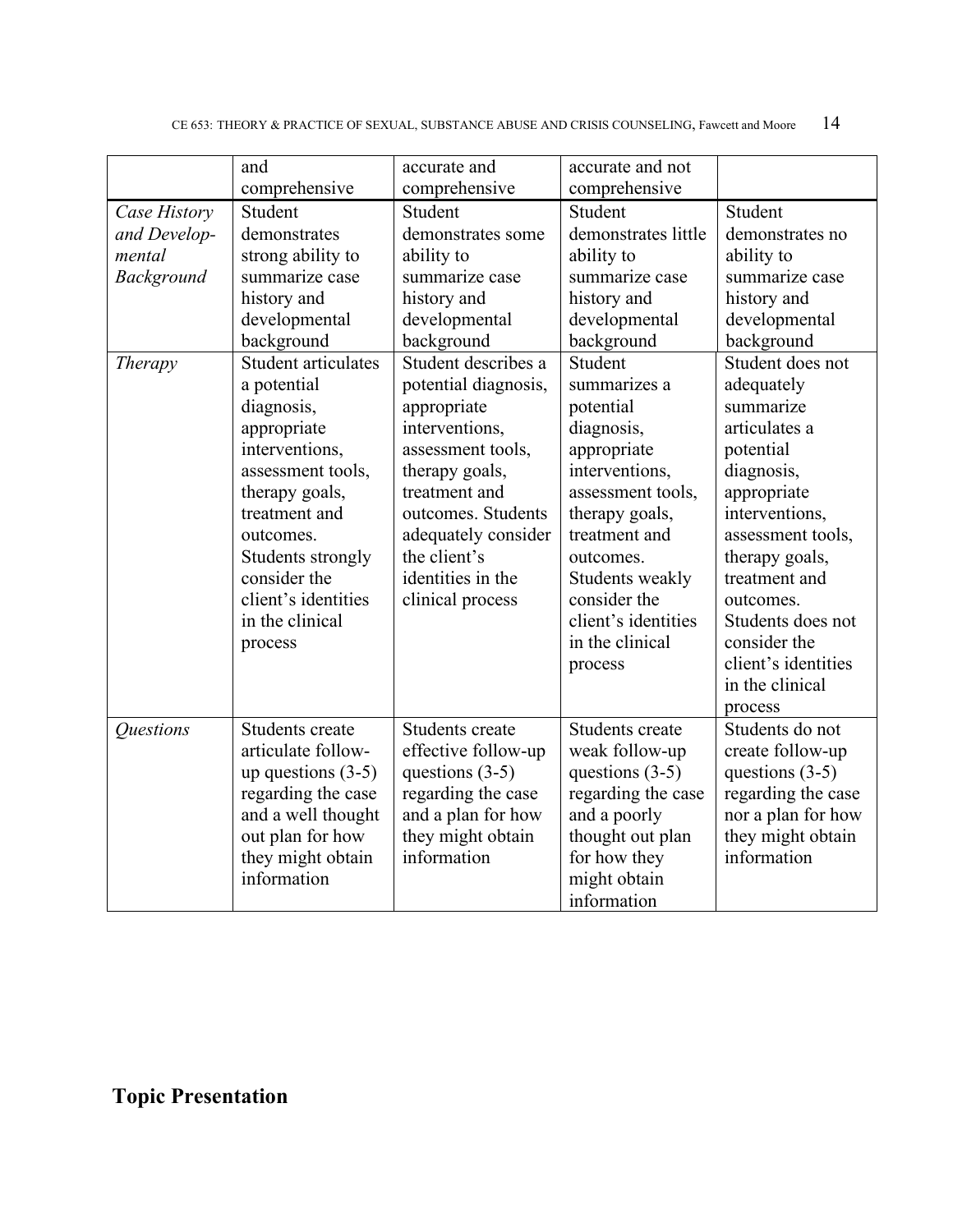One literature review and related topic presentation will be completed; students will select a topic within the categories of sexual concerns, substance use and abuse, and crisis interventions. Each presentation will be 20 minutes (including Q&A) with handouts with full APA reference list. **Potential** topics include: counseling for sexual orientation and identity, counseling clients with heroin addiction, counseling clients in crisis following a natural disaster. *Students MUST pre-approve their topic with the instructor.*

**Your Literature Review/Presentation should include the following:**

- **1. Important distinctive elements about issues related to chosen topic**
- **2. Specific counseling issues to be addressed in a counseling session**
- **3. How you intend to combine a specific techniques related to the identified counseling issue**
- **4. How you plan to integrate counseling for multicultural and ethnic diversity issues**

| <b>Points</b> | $17-20$ pts.                                                                                                                                                                                            | $14-17$ pts.                                                                                                                                                                                       | $10-13$ pts                                                                                                                                                                                                                                      | Fewer than 10                                                                                                                                                                                                                                       |
|---------------|---------------------------------------------------------------------------------------------------------------------------------------------------------------------------------------------------------|----------------------------------------------------------------------------------------------------------------------------------------------------------------------------------------------------|--------------------------------------------------------------------------------------------------------------------------------------------------------------------------------------------------------------------------------------------------|-----------------------------------------------------------------------------------------------------------------------------------------------------------------------------------------------------------------------------------------------------|
| possible      |                                                                                                                                                                                                         |                                                                                                                                                                                                    |                                                                                                                                                                                                                                                  | points                                                                                                                                                                                                                                              |
| Content       | Presentation clearly<br>concerned with<br>counseling issue.<br>All aspects of<br>assignment addressed<br>and discussed, and<br>complex thinking<br>skills utilized.<br>Assignment turned in<br>on time. | Presentation<br>clearly concerned<br>with counseling<br>issue. Most aspects<br>of assignment<br>addressed and<br>discussed, and<br>complex skills<br>utilized.<br>Assignment turned<br>in on time. | Counseling<br>issue chosen is<br>not discussed or<br>reviewed well;<br>explanation of<br>is lacking.<br>Some aspects<br>of assignment<br>missing. Some<br>evidence of<br>complex<br>thinking skills<br>evident.<br>Assignment<br>turned in late. | Counseling issue<br>chosen is not<br>clearly defined,<br>discussed or<br>reviewed well;<br>explanation of is<br>lacking. Most<br>aspects of<br>assignment<br>missing<br>No evidence of<br>complex thinking<br>skills. Assignment<br>turned in late. |
| Format        | Exceptional<br>Presentation skills<br>(excellent grammar,<br>flow, structure, $\&$<br>strong synthesis of<br>ideas). A minimum<br>of 7 scholarly<br>references, including<br>the text.                  | Strong presentation<br>skills (excellent<br>grammar, synthesis<br>of ideas).<br>Minimum of 5<br>scholarly<br>references,<br>including the text.                                                    | Marginal<br>presentation<br>skills, several<br>errors in<br>formatting,<br>grammar, or<br>synthesis of<br>ideas.<br>Minimum<br>reference of 5<br>not met.                                                                                        | Poor presentation<br>skills utilized,<br>grammar, or<br>synthesis of ideas.<br>Minimum<br>reference of 5 not<br>met.                                                                                                                                |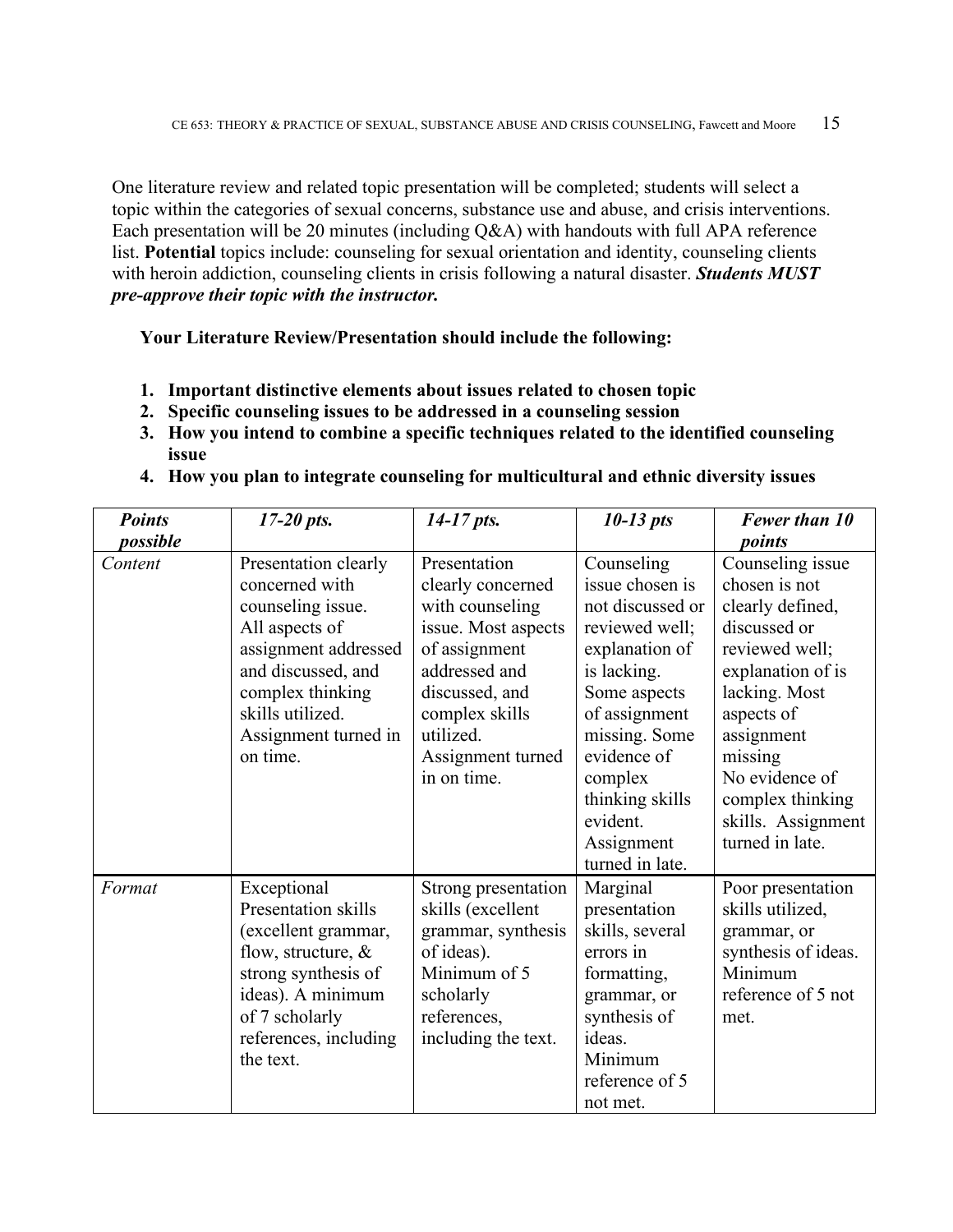CE 653: THEORY & PRACTICE OF SEXUAL, SUBSTANCE ABUSE AND CRISIS COUNSELING, Fawcett and Moore 16

| Depth of      | Strong synthesis of     | Adequate synthesis   | Weak synthesis   | Weak synthesis of    |
|---------------|-------------------------|----------------------|------------------|----------------------|
| Understanding | relevant literature;    | of relevant          | of relevant      | relevant literature; |
|               | discussion of           | literature;          | literature;      | discussion of        |
|               | counseling issue,       | discussion of        | discussion of    | counseling issue,    |
|               | counseling              | counseling issue,    | counseling       | counseling           |
|               | techniques, and         | counseling           | issue,           | techniques, and      |
|               | consideration of        | techniques, and      | counseling       | consideration of     |
|               | counseling theory       | consideration of     | techniques, and  | counseling theory    |
|               | applied are clear and   | counseling theory    | consideration of | applied are non-     |
|               | supported by            | applied are clear    | counseling       | existent; and        |
|               | research; and           | and mostly           | theory applied   | discussion about     |
|               | discussion about        | supported by         | are not clear,   | diversity issues is  |
|               | diversity issues are    | research; and        | nor supported    | missing.             |
|               | well developed.         | discussion about     | by research;     |                      |
|               |                         | diversity issues are | and discussion   |                      |
|               |                         | well developed.      | about diversity  |                      |
|               |                         |                      | issues are not   |                      |
|               |                         |                      | well developed.  |                      |
| Presentation  | Topic is delivered      | Topic is delivered   | Topic is         | Topic is delivered   |
| <b>Style</b>  | without reading         | without reading      | delivered by     | by reading slides;   |
|               | slides; eye contact     | slides for the most  | reading slides;  | eye contact non-     |
|               | with audience is        | part; eye contact    | eye contact      | existent; presence   |
|               | engaging; presence is   | with audience is     | with audience    | is                   |
|               | professional;           | strong; presence is  | is weak;         | uncomfortable/anx    |
|               | presenter is excited to | professional;        | presence is not  | ious; presenter is   |
|               | talk about their topic  | presenter is excited | professional;    | bored/boring         |
|               |                         | to talk about their  | presenter is not | by/about topic       |
|               |                         | topic                | passionate       |                      |
|               |                         |                      | about their      |                      |
|               |                         |                      | topic            |                      |

#### **B. Grading for Course and Policies**

- Grade Scale: 100-90 A
	- 89-80 B
	- 79-70 C
	- 69-60 D
- -Taped sessions that do not meet the minimum requirement of each respective assignment may be repeated for a grade. Students may opt to redo a taped session for a higher grade and the highest grade will be recorded.
- -All sessions will be taped outside of class; students should plan accordingly.
- No late work will be accepted.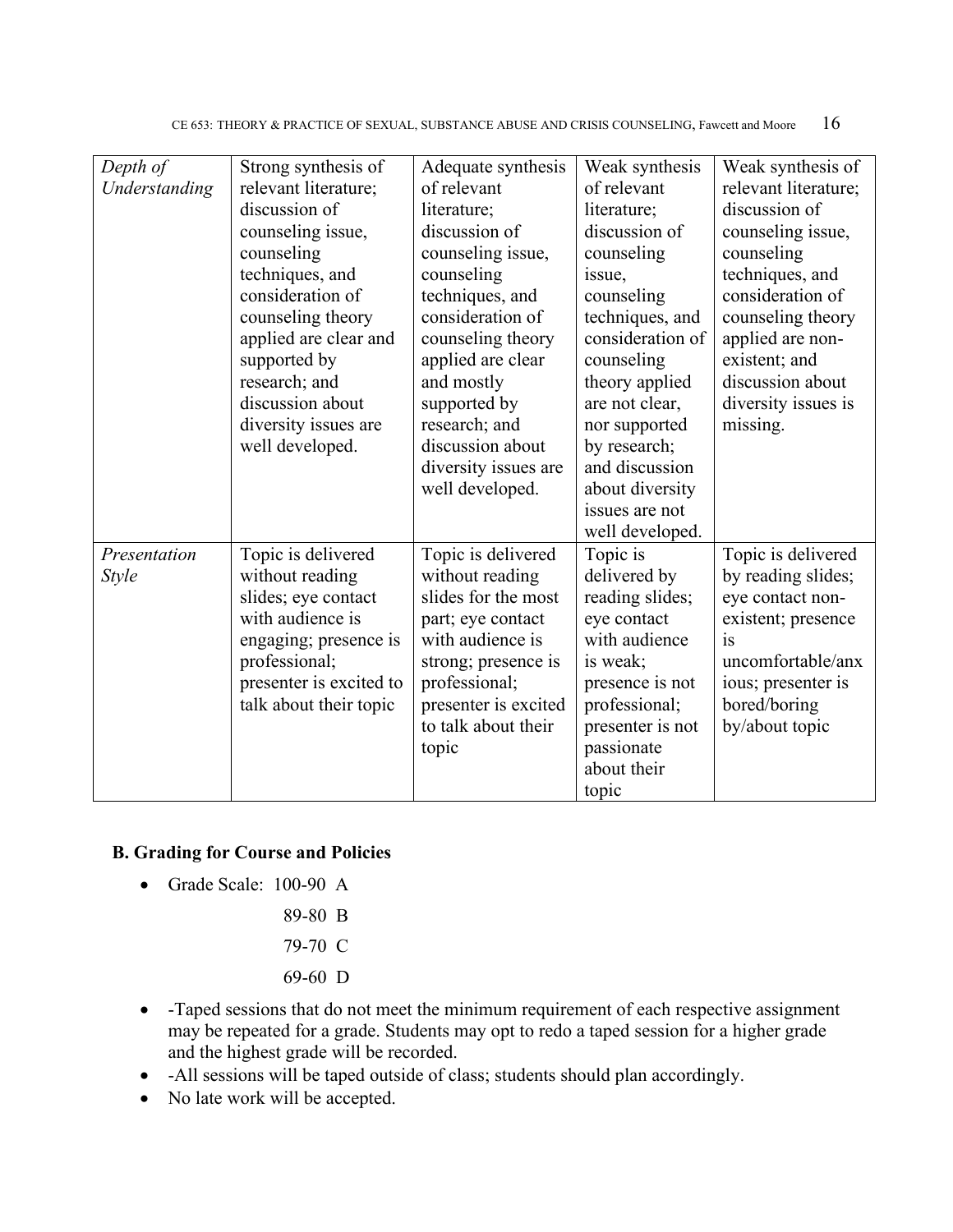### **VIII. COURSE SCHEDULE**

| <b>DATE</b> | <b>Topic</b>                                                                                                  | <b>Assignments and Activities</b>                                                                                                                                                                                                                 |  |
|-------------|---------------------------------------------------------------------------------------------------------------|---------------------------------------------------------------------------------------------------------------------------------------------------------------------------------------------------------------------------------------------------|--|
| 1.9         | Introductions, syllabus, review of<br>microskills and theory, partner selection,<br>desensitization exercises |                                                                                                                                                                                                                                                   |  |
| 1.16        | <b>Sexual Concerns</b>                                                                                        | Hyde and Delamater: Chapters 4, 7, 8;<br>Orenstein Book<br>$DSM-5$<br>Sexual Concerns: Sexual Dysfunctions, Paraphilic Disorders,<br>Child Sexual Abuse, Other Circumstances Related to Child Sexual<br>Abuse, Spouse or Partner Violence, Sexual |  |
| 1.23        | <b>Sexual Concerns</b>                                                                                        | <b>Hyde and Delamater:</b><br>Chapters 9, 10, 12, 13<br>Orenstein Book<br>Case Study #1<br><b>Prepare for Tape #1</b>                                                                                                                             |  |
| 1.30        | <b>Sexual Concerns</b>                                                                                        | Hyde and Delamater, Chapters 14 and 15<br>Orenstein Book                                                                                                                                                                                          |  |
| 2.6         | Sexual Concerns                                                                                               | Hyde and Delamater, Chapters 17, 18<br>Orenstein Book<br>Case Study #2<br>Tape #1 Due                                                                                                                                                             |  |
| 2.13        | Substance Use and Abuse                                                                                       | Fisher & Harrison, Chapters 1-4<br>DSM-5, SUDs & SIDs                                                                                                                                                                                             |  |
| 2.20        | Substance Use and Abuse                                                                                       | Fisher & Harrison, Chapters 5-8<br>Screening & Assessment<br>Case Study #3<br><b>Prepare for Tape #2</b>                                                                                                                                          |  |
| 2.27        | Substance Use and Abuse                                                                                       | Fisher & Harrison, Chapters 9-12                                                                                                                                                                                                                  |  |
| 3.13        | Substance Use and Abuse                                                                                       | Fisher & Harrison, Chapters<br>Case Study #4<br>Tape #2 Due                                                                                                                                                                                       |  |
| 3.20        | Crisis                                                                                                        | Jackson-Cherry and Erford, Chapters 1, 2, 3<br>DSM-5 Crisis/PTSD: Anxiety Disorders, Trauma-and Stressor-<br><b>Related Disorders</b>                                                                                                             |  |
| 3.27        | Crisis                                                                                                        | Jackson-Cherry and Erford, Chapters 5, 7, 8<br>Case Study #5<br>Prepare for Tape #3                                                                                                                                                               |  |
| 4.3         | Crisis                                                                                                        | Jackson-Cherry and Erford, Chapters 9, 10                                                                                                                                                                                                         |  |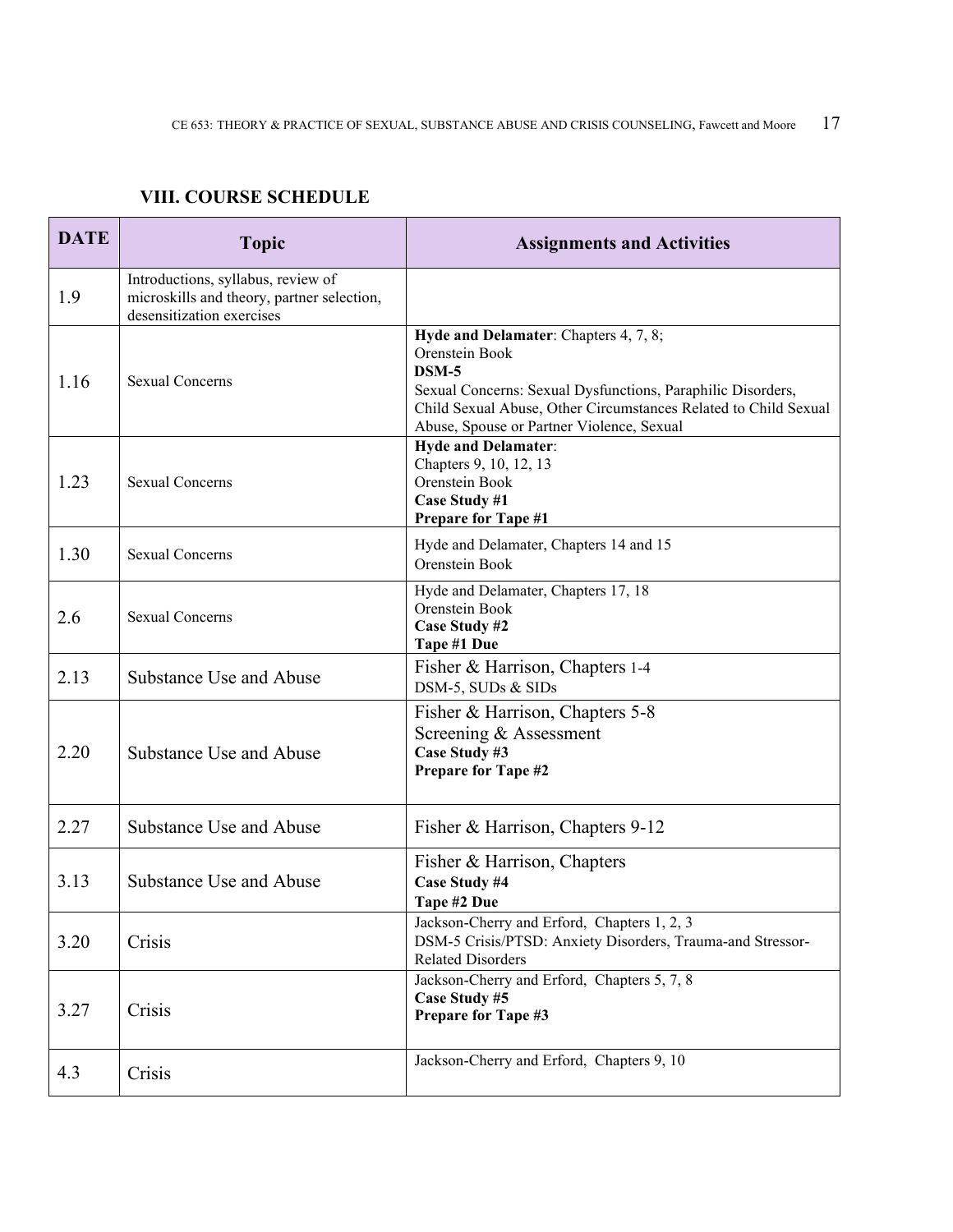| 4.10 | Crisis         | Jackson-Cherry and Erford, Chapters 11 and 12<br>Case Study #6,<br>Tape #3 Due |
|------|----------------|--------------------------------------------------------------------------------|
| 4.17 | Various Topics | <b>Topic Presentations</b>                                                     |
| 4.24 | Various Topics | <b>Topic Presentations</b><br>Case Study #7                                    |

#### **IX. UNIVERSITY EXPECTATIONS & COURSE POLICIES**

#### **A. University Expectations and Resources**

- **Diversity Statement:** This is meant to be a safe, welcoming, and inclusive classroom environment for students of all races, ethnicities, sexual orientations, gender identities/variances, ages, religions, economic classes, and ability statuses. As such, you will be encouraged and challenged to use language and basic counseling techniques that are respectful, inclusive, representative and culturally appropriate.
- **Academic Integrity:** Students are expected to practice professionalism and academic integrity in all assignments and class discussions. This includes but is not limited to treating other students and the professor respectfully, engaging in meaningful class discussions, thinking and writing critically and thoughtfully, creating original works, and citing all resources using APA format. Plagiarism will result in loss of credit for this course, and further consequences may result from the university system. The collegiate policy on plagiarism and cheating is outlined in the Student Handbook. It is your responsibility to be aware of this policy. You can also find it online at: [http://www.winona.edu/sld/academicintegrity.asp.](http://www.winona.edu/sld/academicintegrity.asp)
- **Electronic Device Notice:** As a matter of courtesy to your classmates and the instructor, please turn off your beepers, cell phones, and any other electronic devices that make any noise.
- **Laptop/PDA Policy:** Excluding students with a documented disability, the use of laptops and PDAs in class is prohibited without prior permission of the instructor.
- **Class Visitor Policy:** Due to the clinical nature of this course in this curriculum, visitors of any age are not allowed without prior permission of the instructor.
- **E-mail Policy:** You are assigned a university e-mail account that will be used by professors. Students should make every effort to get to know their account and check it regularly.
- **Accommodations:** Students with documented disabilities who may need accommodations, who have any medical emergency information the instructor should know of, or who need special arrangements in the event of an evacuation, should make an appointment with the instructor as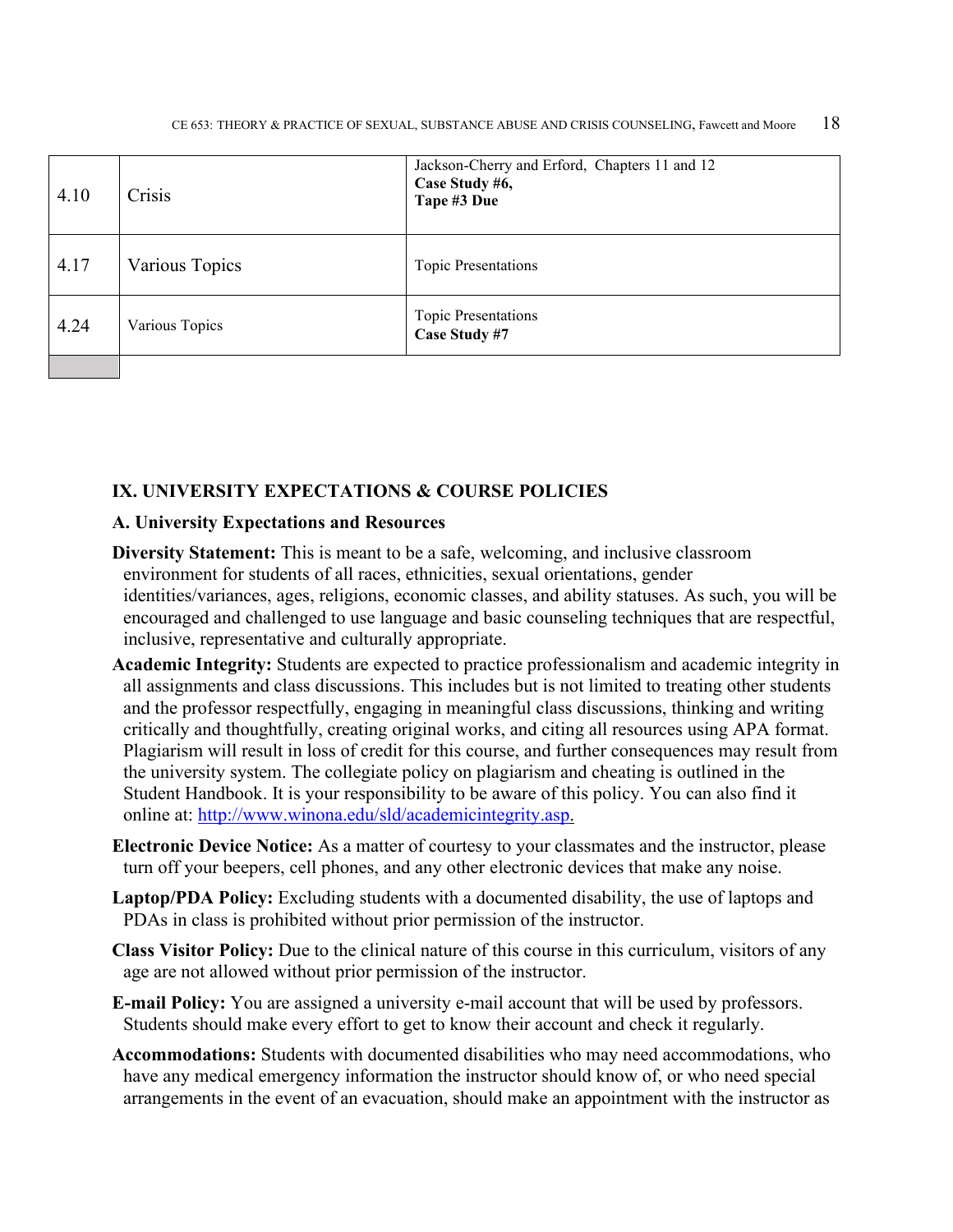soon as possible, no later than the 1st week of the term. According to Section 504 of the Rehabilitation Act of 1973, students with disabilities have the right to receive necessary reasonable accommodations and support services to allow equal access at Winona State University. If you have a disability that requires accommodations, you are eligible for support through access services, found at [http://www.winona.edu/accessservices/gettingstarted.asp.](http://www.winona.edu/accessservices/gettingstarted.asp)

**Commitment to Inclusive Excellence:** WSU recognizes that our individual differences can deepen our understanding of one another and the world around us, rather than divide us. In this class, people of all ethnicities, genders and gender identities, religions, ages, sexual orientations, disabilities, socioeconomic backgrounds, regions, and nationalities are strongly encouraged to share their rich array of perspectives and experiences. If you feel your differences may in some way isolate you from WSU's community or if you have a need of any specific accommodations, please speak with the instructor early in the semester about your concerns and what we can do together to help you become an active and engaged member of our class and community. Campus resources for students: [http://www.winona.edu/diversity/estatement.asp.](http://www.winona.edu/diversity/estatement.asp)

#### **B. Graduate Student Resources**

**General Information:** Academic calendar, forms and other procedures for graduate students can be found at<http://www.winona.edu/gradstudies/currentstudents.asp>

WSU-Rochester Student & Campus Services, UCR Room SS128, 285-7100, [\(www.winona.edu/rochester/\)](http://www.winona.edu/rochester/): RCTC Counseling Center, UCR Room SS133; 285-7260 [\(www.rctc.edu/counseling\\_career\\_center/\)](http://www.rctc.edu/counseling_career_center/) UCR Learning Center, UCR Room AT306; 285-7182

**Counseling Services:** Graduate school can be very stressful. Counselors are available in Winona and through partnership with RCTC on the UCR campus to help you with a wide range of difficulties.

WSU counselors in Winona are located in the Integrated Wellness Complex 222 and they can be reached at 457-5330. The RCTC Counseling Center is located in SS 133 and can be reached at 285-7260.

**Other Support Services:** WSU-Rochester Student & Campus Services Office and the WSU Inclusion and Diversity Office are dedicated to helping students of all races, ethnicities, economic backgrounds, nationalities, and sexual orientations. They offer tutoring and a wide range of other resources.

The WSU-R Student & Campus Services Office is located in Room SS128 on the UCR campus and can be reached at 285-7100. The WSU Inclusion & Diversity Office is located in Kryzsko Commons Room 122, and they can be reached at 457-5595. Information about the *KEAP Center*, dedicated to supporting diversity on campus, can be found here: [http://www.winona.edu/diversity/22.asp.](http://www.winona.edu/diversity/22.asp)

*UCR Learning Center – Rochester***:** For help with writing and the development of papers on the WSU-Rochester campus, contact personnel in AT306 or call 285-7182.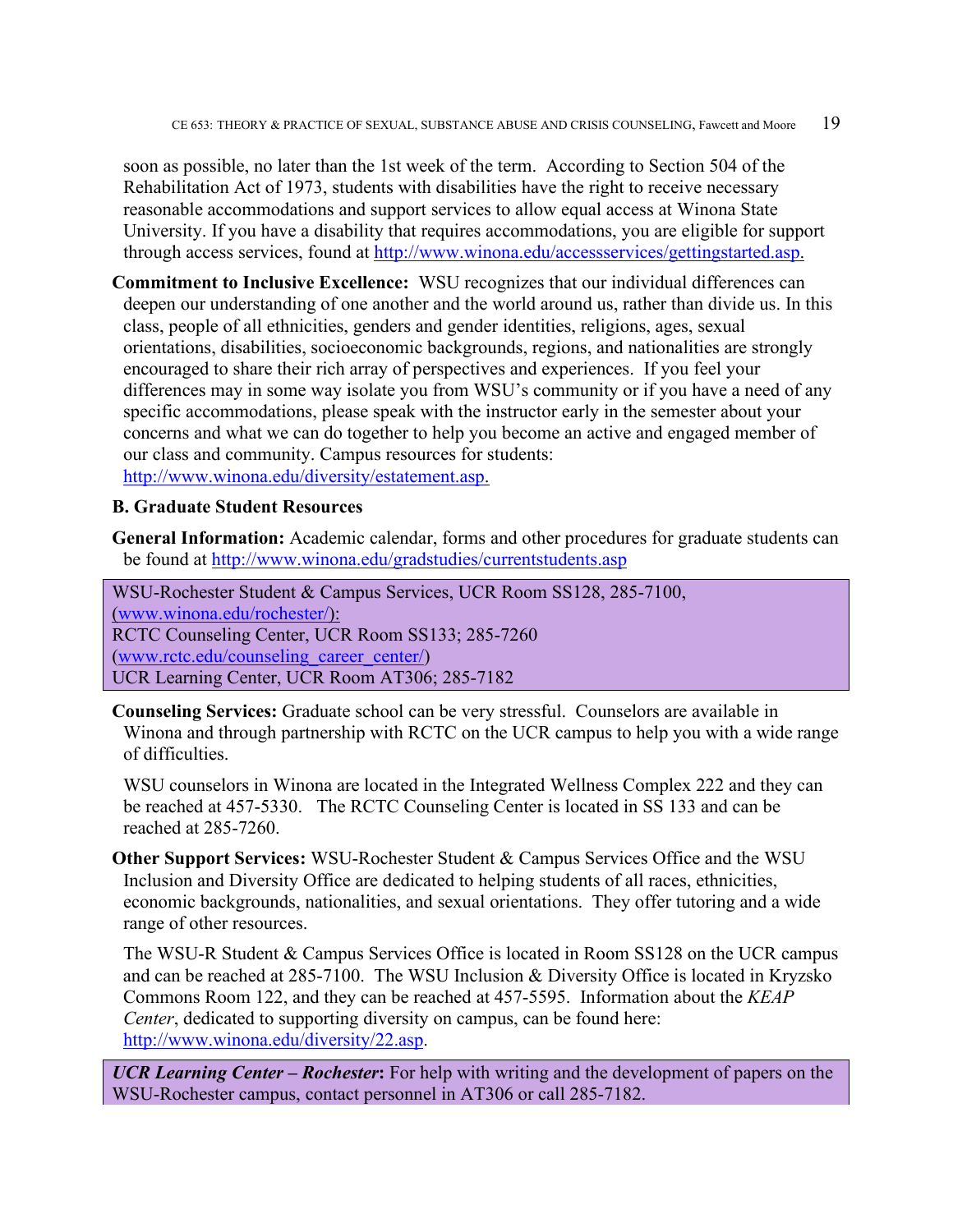CE 653: THEORY & PRACTICE OF SEXUAL, SUBSTANCE ABUSE AND CRISIS COUNSELING, Fawcett and Moore  $20$ 

*Writing Center - Winona:* The Writing Center offers free, individualized instruction in all forms and disciplines during any stage of writing, reading, or research. Call 507.457.5505 for an appointment. Walk-ins also welcome.

**Student Grievances:** Students are encouraged to speak directly with instructors when concerns arise. When issues cannot be resolved between the student and the instructor, students have the right to due process. Such complaint procedures are available online at: <http://www.winona.edu/sld/studentgrievance.asp>

\*\*\*\*\*\*\*\*\*\*\*\*\*\*\*\*\*\*\*\*\*\*\*\*\*\*\*\*\*\*\*\*\*\*\*\*\*\*\*\*\*\*\*\*\*\*\*\*\*\*\*\*\*\*\*\*\*\*\*\*\*\*\*\*\*\*\*\*\*\*\*\*\*\*\*\*\* **Case Studies**

# **Case Study #1**

#### **The Client/s**

Your client is Albert, an African American male, 35 years old, middle class, gay Christian (he attends a local Baptist Church on a semi-regular basis). He works in advertising and has a successful business career. He is confident in his ability to operate in the business world because he is a covert homosexual and brings a female friend to serve as his "beard" to social events at work. He knows he would receive discrimination if he were to be open about his sexuality. Very few close friends know about his sexual orientation.

Albert has a sexual partner, Gerome, he's seen for 10 years and they live in different cities about two hours away from each other. They visit a few weekends a month at each other's homes. When they venture out as a couple, they are usually vising Gerome's town where there is a discreet gay social group with whom they spend quite a bit of time.

#### **Presenting Issues and Challenges**

Albert is coming to counseling for the first time based on a recommendation by his physician to see a therapist about sexual difficulties and related depression. His regular sexual partner, Gerome, has been complaining to him lately that his orgasms seem to take forever and sometimes they give up all together during a lovemaking session w/out Albert achieving orgasm. This has led to frustration for both partners.

The difficulty in reaching orgasm occurs with oral and anal sex, and with hand stimulation by Albert's partner. Achieving orgasm via masturbation when alone is not a problem.

Albert is worried about losing his sexual partner and has become obsessed with his issue for about 6 months, thinking about it at work, while working out and when alone in the evenings. He masturbates every day to make sure he can achieve orgasm at least when he is alone.

Albert seems articulate and willing to work on his sexual concerns with you but has trouble identifying exactly when the trouble began and the origin of the sexual frustration.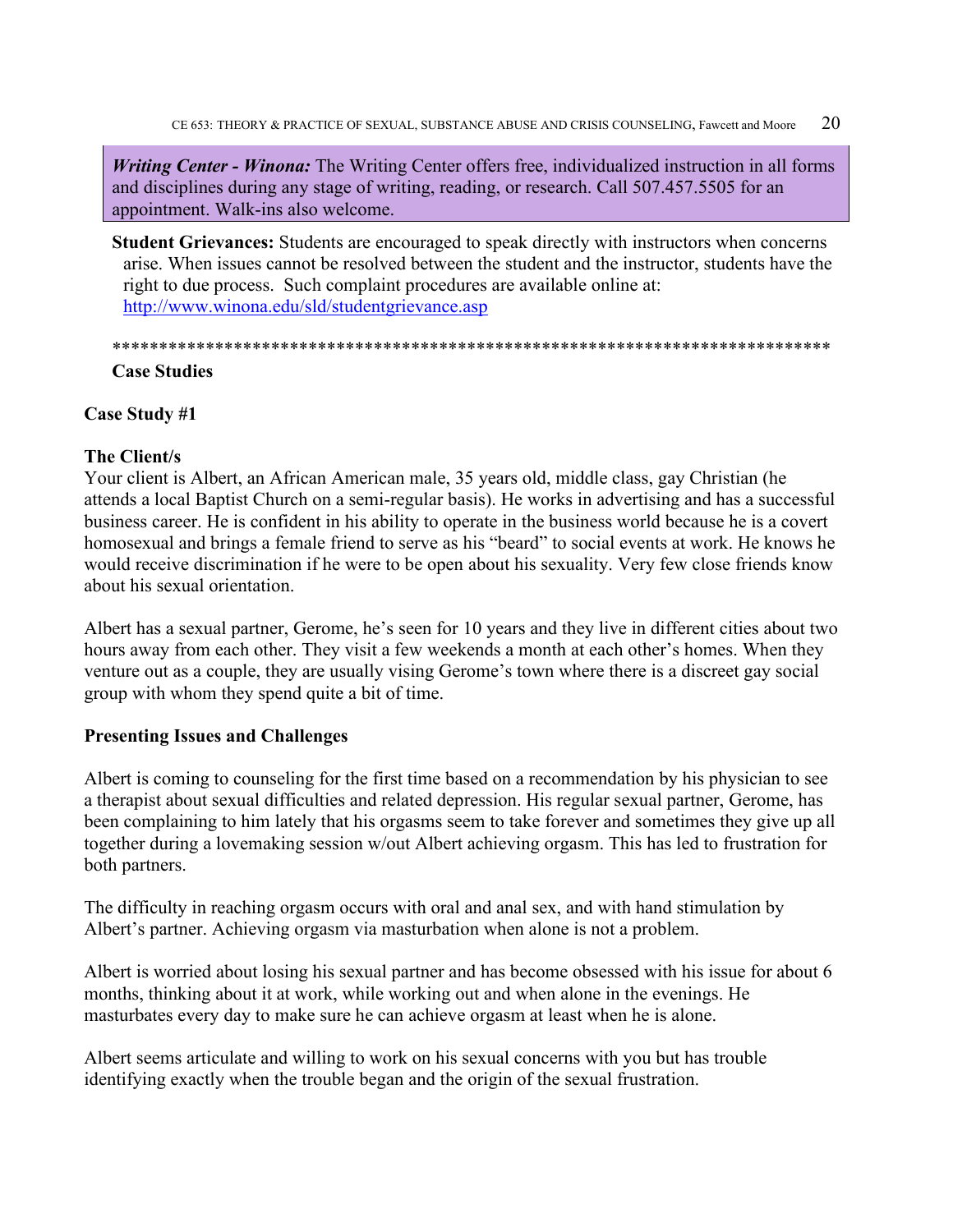Other than Albert's sexual concern and worry about losing his partner, he seems relatively jovial and uses humor to deal with his stress. Depressive symptoms include loss of sleep, compulsive eating, low energy and feelings of hopelessness about his sexual concerns.

#### **Case History and Developmental Background**

Albert grew up in an urban Midwest town in a family with two brothers and one sister and parents who were happily married. He had been sexually abused when he was eleven years old by an uncle on a summer vacation, when he was forced to perform fellatio on his uncle on several occasions during one visit. The uncle was an infrequent visitor to the family's home so Albert didn't see him alone during later visits. He never told anyone about the abuse and doesn't feel the need to work on this issue.

Albert's family was conservative and operated from a male-dominated familial culture when making family decisions. His father "ruled" the home and was a successful business entrepreneur. His mother was a stay-at-home mom and nurtured the family with love and affection. Albert is most close with a sister, Lilly, with whom he has come close to sharing his sexual orientation, but continues to not share this identity with anyone, except for the female friend, who serves as his "beard" at office functions and friends via the small social network in Gerome's town.

Albert lives a conflicted but relatively peaceful life in that he keeps separate his sex life and his business/social life. He feels the most "himself" when at work as he identifies with his success as an advertising agent. Sometimes, he feels disenfranchised when thinking about how he must live his life in pieces, instead of with cohesion between work and home, like most people.

Albert has a gay support network of friends in the city where Gerome lives, and together they have enjoyed time out with their gay friends. He feels comfortable when spending time with this social network but worries that someone new will connect him to his life in advertising and ultimately blow his cover.

Albert has a structured personality and keeps a clean and orderly home. He structures his work and social activities based on a rigid schedule and enjoys knowing what to expect in life. His recent sexual issues are bothering him most because he can't seem to control something for the first time in his life. He hasn't had a history of depression to date and is confused as to why he is finding himself with depression symptoms at this time in his life.

#### **The Therapy**

Students will discuss a potential diagnosis, the therapeutic perspectives and the particular approach or modality that could be used with the client. The process of counseling and therapy will be described in some detail, including the following: interventions; assessment, goals, and therapy treatment; and outcomes. Students should consider the identities in the clinical process, particularly the use of traditional healing, spirituality, and other alternative healing modalities that support resilience.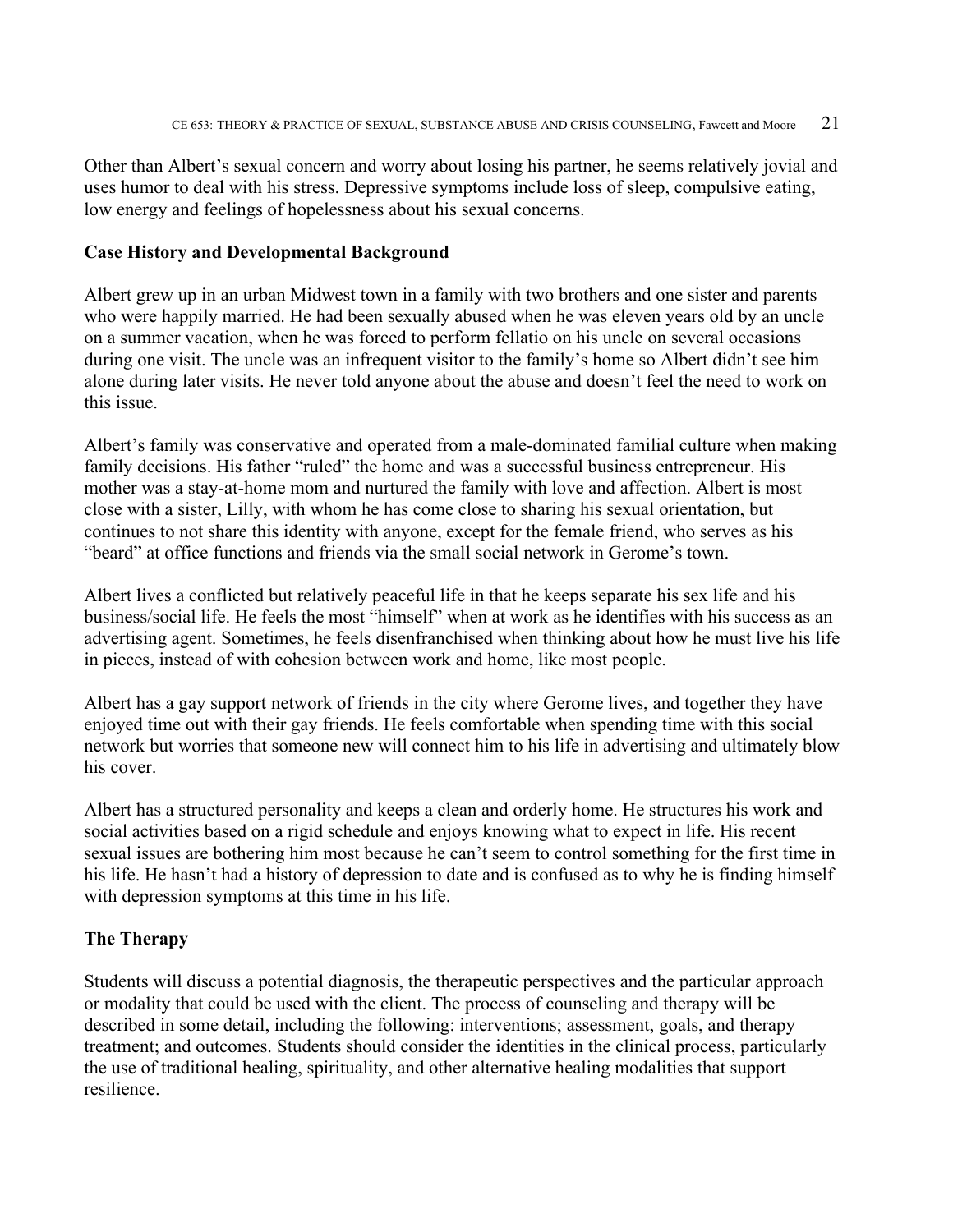#### **Questions**

Students will complete their discussion with 3-5 follow-up questions regarding the case and a plan for how they might obtain information.

#### **Case Study #2**

#### **The Client/s**

Your client is Marsha, a Caucasian cisgender 35-year-old woman who has only been with men and considers herself heterosexual, but is attracted to women at times. She is upper middle class, attends the Presbyterian Church in town weekly, and has been divorced for 3 years. She works as a local librarian and loves the quiet life. She's been dating Paul for a few months and although sex is pleasurable, she fakes her orgasms because she doesn't know how to ask for her sexual needs to be met, and she's embarrassed about how long it takes her to orgasm. Even with masturbation, she has trouble achieving orgasm much of the time.

Marsha does not have children and lives in a home paid for by her parents because she was the main breadwinner in her marriage and paid a lot of money out for the divorce settlement, pays for maintenance for her husband and recently took her job to part-time to alleviate some work stress that's been building up. Her parents were happy to help her out and often check in with her to see if she needs anything, financially or otherwise.

After Marsha's divorce, she began taking Prozac, which helped with her depression. Her depression is mild these days, since she has been dating Paul. She's thinking about going off of Prozac, but worries that the depression would return.

#### **Presenting Issues and Challenges**

Marsha is coming to counseling now because of sexual concerns and she heard about your reputation for being good with people who have relationship and sexual issues. She was in counseling for her divorce, but her therapist has left town and she was looking for a new counselor.

The difficulty in reaching orgasm occurs with oral sex and intercourse. Paul is unfamiliar with the clitoral and G-Spot stimulation and is uncomfortable with hand stimulation on Marsha, although he expects to receive oral sex, intercourse and hand stimulation from Marsha. Achieving orgasm via masturbation when alone is a problem and she orgasms about 50% of the time. She only reaches orgasm with Paul about 10% of the time.

Marsha feels bad about faking her orgasms with Paul and wants to learn how to talk to him about her needs.

Marsha seems well balanced in terms of her work and social lives, friends and church support.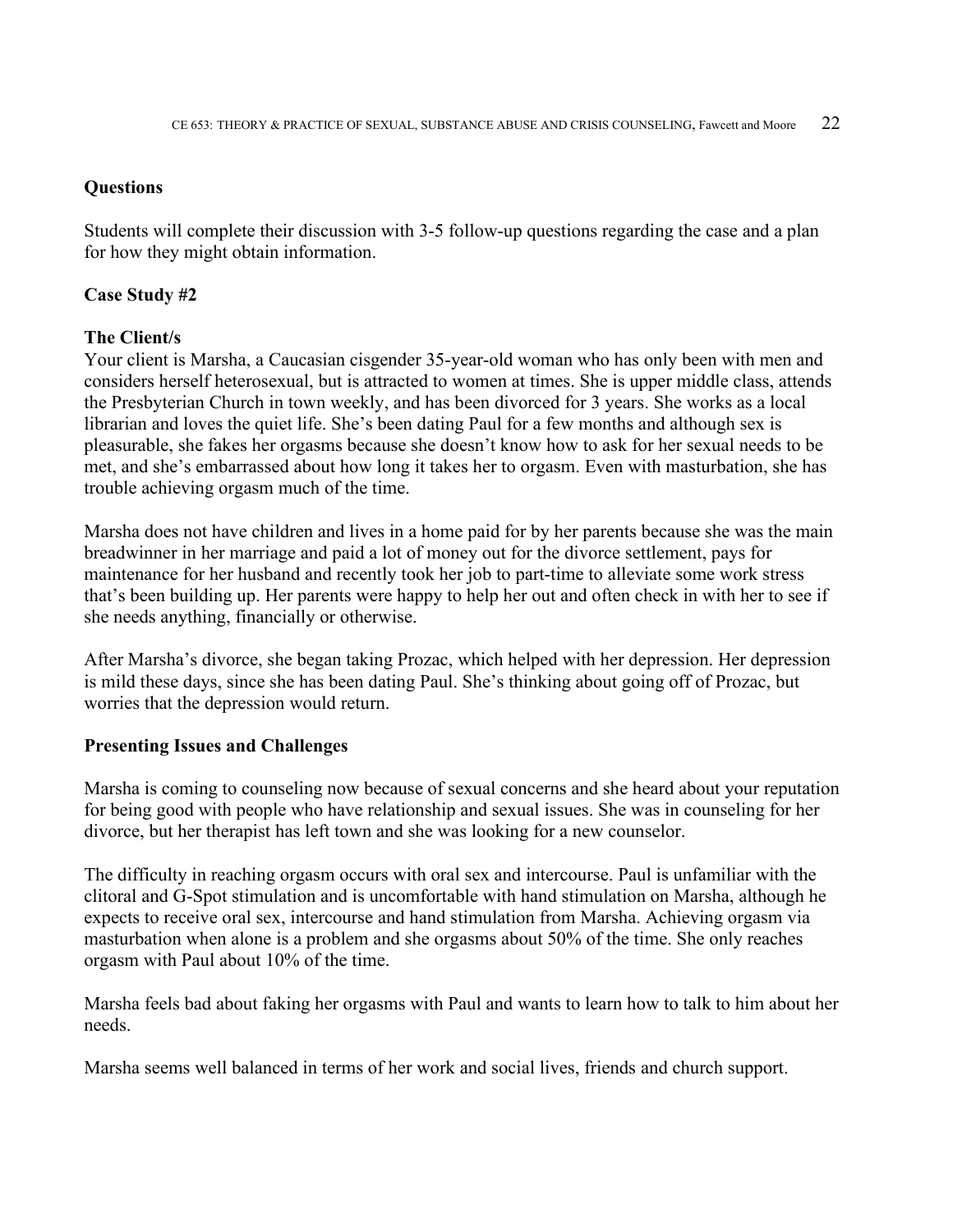#### **Case History and Developmental Background**

Marsha grew up in an urban Midwest town in a family with three sisters and parents who were happily married. She was and is close to her parents, who dote on her. She had her first sexual relationship when she was 16 with her 16 year old boyfriend who was a supportive and generous lover. Together they explored their sexuality and she was able to orgasm at least 75% of the time with him during intercourse and hand stimulation. During her marriage of 10 years, she had orgasms frequently and enjoyed sex with her husband via intercourse, hand stimulation and oral sex.

Marsha is in competition with her sisters who are both married with children. She feels less than because she doesn't have a family and is divorced.

Marsha has a relaxed personality, but is unsure of how to talk about sex to you and to her new boyfriend. She says she had an easy time of things with her first boyfriend and husband, both of whom were sexually skilled. Her recent sexual issues are bothering her the most because she knows she can typically orgasm, but can't seem to talk to Paul about what she needs.

#### **The Therapy**

Students will discuss a potential diagnosis, the therapeutic perspectives and the particular approach or modality that could be used with the client. The process of counseling and therapy will be described in some detail, including the following: interventions; assessment, goals, and therapy treatment; and outcomes. Students should consider the identities in the clinical process, particularly the use of traditional healing, spirituality, and other alternative healing modalities that support resilience.

#### **Questions**

Students will complete their discussion with 3-5 follow-up questions regarding the case and a plan for how they might obtain information.

#### **Case Study #3 – Mike**

#### **The Client**

Mike is a 43-years-old, single, Caucasian, male, lower SES (situational poverty). He is attending your program on an outpatient basis, residing in an adult group home as his primary residence. You are seeing him for a comprehensive diagnostic assessment and treatment planning to place Mike in an appropriate day program.

#### **Presenting Issues and Challenges**

Mike can no longer take care of himself independently. He needs to be reminded to perform DLSs, and he is confused about how to operate a washing machine. Although he is pleasant and has an overall good disposition, Mike has difficulty interacting with others. Mike forgets what is being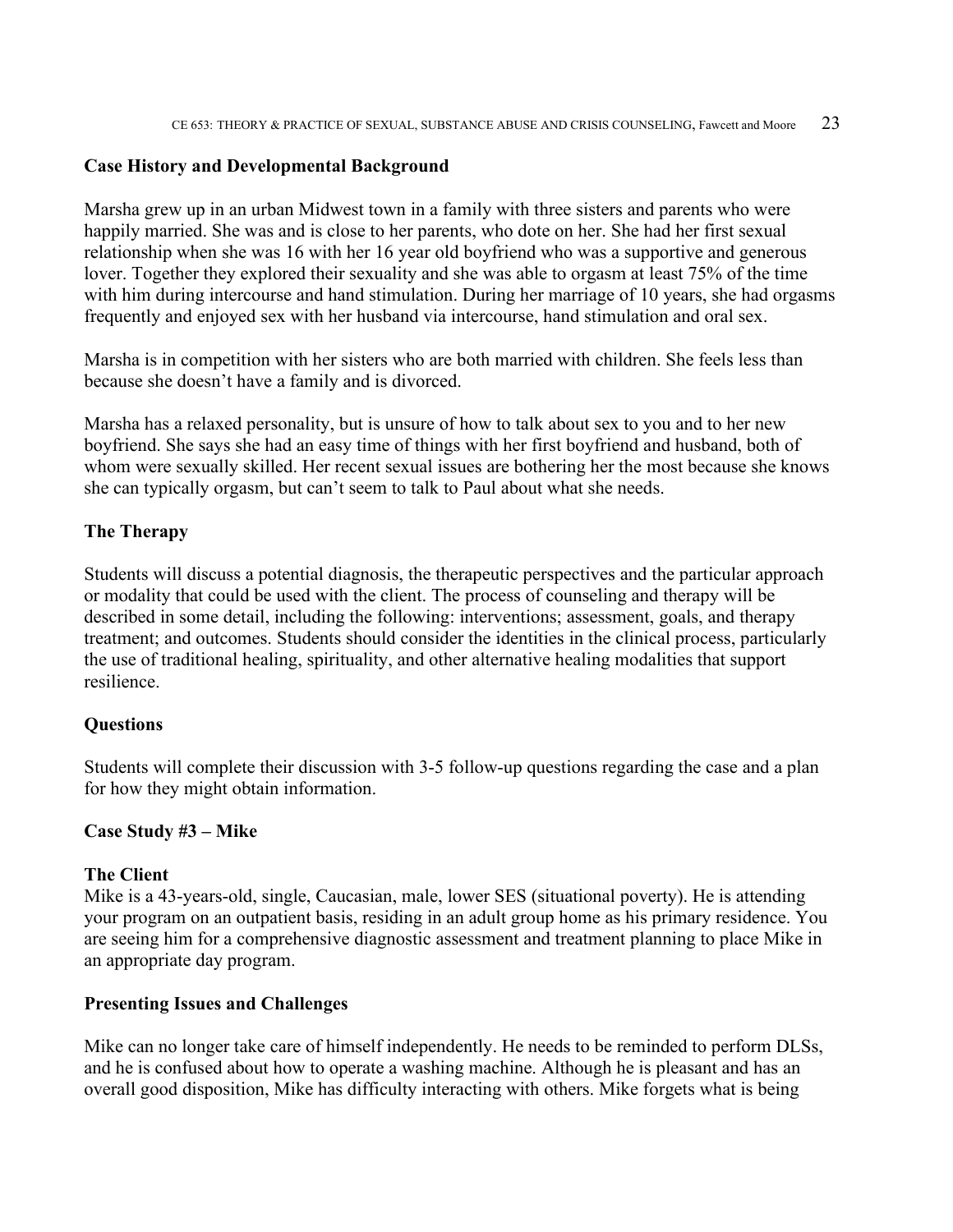discussed and begins to make up stories to try to stay in the conversation; unfortunately, the stories have little or nothing to do with the conversation. He rambles and ruminates about irrelevant things (e.g., having to repair the concrete foundation of a home that no longer exists). Mike demonstrates difficulty staying on task and needs frequent redirection during conversations. His abilities to function and comprehend information are impaired. Mike is unable to live independently or to remain sober outside of a controlled environment. His developmental history, below, will inform you as to his somewhat rapid decompensation.

#### **Case History and Developmental Background**

Having never married, he lives with his mother and receives Social Security Supplemental Security Income (SSI) benefits. He graduated from high school and has had a few odd jobs doing construction and yard work; however, he has not worked in 15 years. Mike reports he began drinking a couple of alcoholic beverages twice a week when he was 9 years old and began drinking heavily beginning at about age 14. He states that he has not been sober (abstinent) for more than a couple of months at a time throughout his life, and these month of sobriety "have been few and far between."

Mike states he spends his days drinking and panhandling for money so that he can buy more alcohol. He states he wakes up during the night ad has to drink to "stop the shakes" (i.e., delirium tremens). Mike acknowledges that drinking consumes his life but states he "does not really see it as a big problem." He reports that his mother has been increasingly concerned about him.

Mike has been arrest 8 times this year for public intoxication, which is a significant increase from his previous arrest record of once or twice per year for public intoxication. Subsequently, he has incurred numerous emergency department and 72-hour detoxification admissions. When police finally placed him in jail (as opposed to the ED or detox), he could not understand when he was being incarcerated. The medical staff at the jail helped Mike to detox (withdraw) from alcohol and helped him get stabilized on medications. He spent 4 months in jail, and the jail staff report that Mike had some difficulty during his incarceration due to his unwillingness (inability?) to follow basic rules, such as making his bed and maintaining a sanitary cell. They stated it was almost as if he could not remember to do it, rather than blatantly violating the rules. Staff also report Mike fell down frequently. Overall, the jail staff describe Mike as likeable, kind-hearted, and a "good" inmate.

Within three days of his release from custody, he was hospitalized in a psychiatric unit because he was experiencing difficulty with coordination (e.g., walking and getting in and out of a chair) and with memory (e.g., he got lost on the sidewalk in front of his home). Within a week after he discharge he required re-hospitalization for the same concerns. Mike was linked with an outpatient treatment facility and was assigned a case manager. A few days after his second discharge, he was arrested for public drunkenness. Fortunately, the police contacted Mike's new case manager and did not put him back in jail. He was placed in a state-operated, lock-down, long-term treatment facility for 6 months and was then transitioned into a group home.

#### **The Therapy**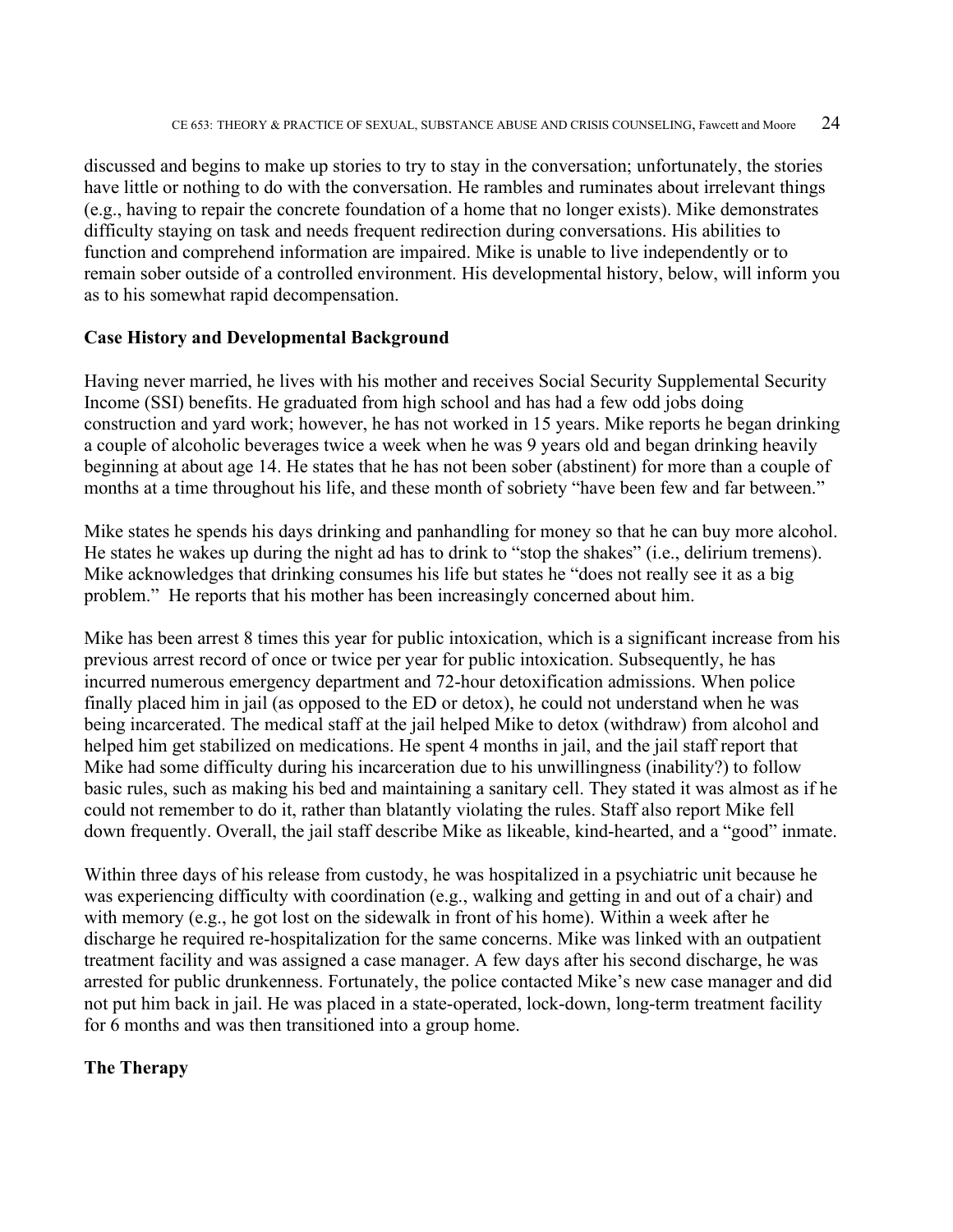Students will discuss potential diagnoses, and the therapeutic perspectives and particular approaches or modalities that could be used with the client. The process of counseling and therapy should be described in some detail, including the following: screening and assessment, goals, and therapy treatment; clinical interventions; and anticipation outcomes. Consider ongoing (continuing) care. Students should consider the client's identities (intersectionality) in the clinical process, his presenting issues, and match these to a program that would best fit his presenting needs. Again, consider the integration/combination of services to best support this client.

#### **Questions**

Students will complete their discussion with 3-5 follow-up questions regarding the case and a plan for how they might obtain information.

#### **Case Study #4 – Carol**

#### **The Client**

Carol is a 36-years-old, single, Caucasian, female, lower SES (generational poverty). She presents to your agency as a criminal justice referral from her probation officer for a comprehensive substance use assessment and placement recommendation. Carol has an extensive criminal history involving solicitation, prostitution, public intoxication, and menacing. The referring officer believes Carol's legal issues are secondary to her chronic alcohol use and trauma. Carol has made previous attempts to address her substance use through numerous detox services, treatment episodes, and community support (e.g., AA).

#### **Presenting Issues and Challenges**

Currently, Carol resides in a SRO hotel room, which she has used to engage in prostitution. She was recently physically assaulted and brutally raped during a sex encounter for money. She attempted to address the assault in the way that she knew how, drinking to excess (i.e., intoxication, including to passing out). She reports decreased appetite and some concerns of sadness. Her most recent arrest involved public intoxication and solicitation of a law enforcement officer.

Carol did not qualify for drug court as due to her lengthy criminal history and the fact that she was already on probation at the time of her most recent arrest. Yet, her probation officer feels that she might meet success with this treatment attempt. Carol indicates she often drinks more than she intends, and efforts to decrease or abstain from drinking have not been successful. Although she has an extensive history of trauma and a current traumatic event, she does not connect her increased drinking with risk. Carol has few friends and minimal social support. She believes she is beginning to experience conditions similar to those experienced by her mother during her alcohol use.

#### **Case History and Developmental Background**

Carol grew up in rural Alabama and was raised primarily by her mother. She indicates her father was never an active participant in her life and that her mother had a number of boyfriends. Carol recalls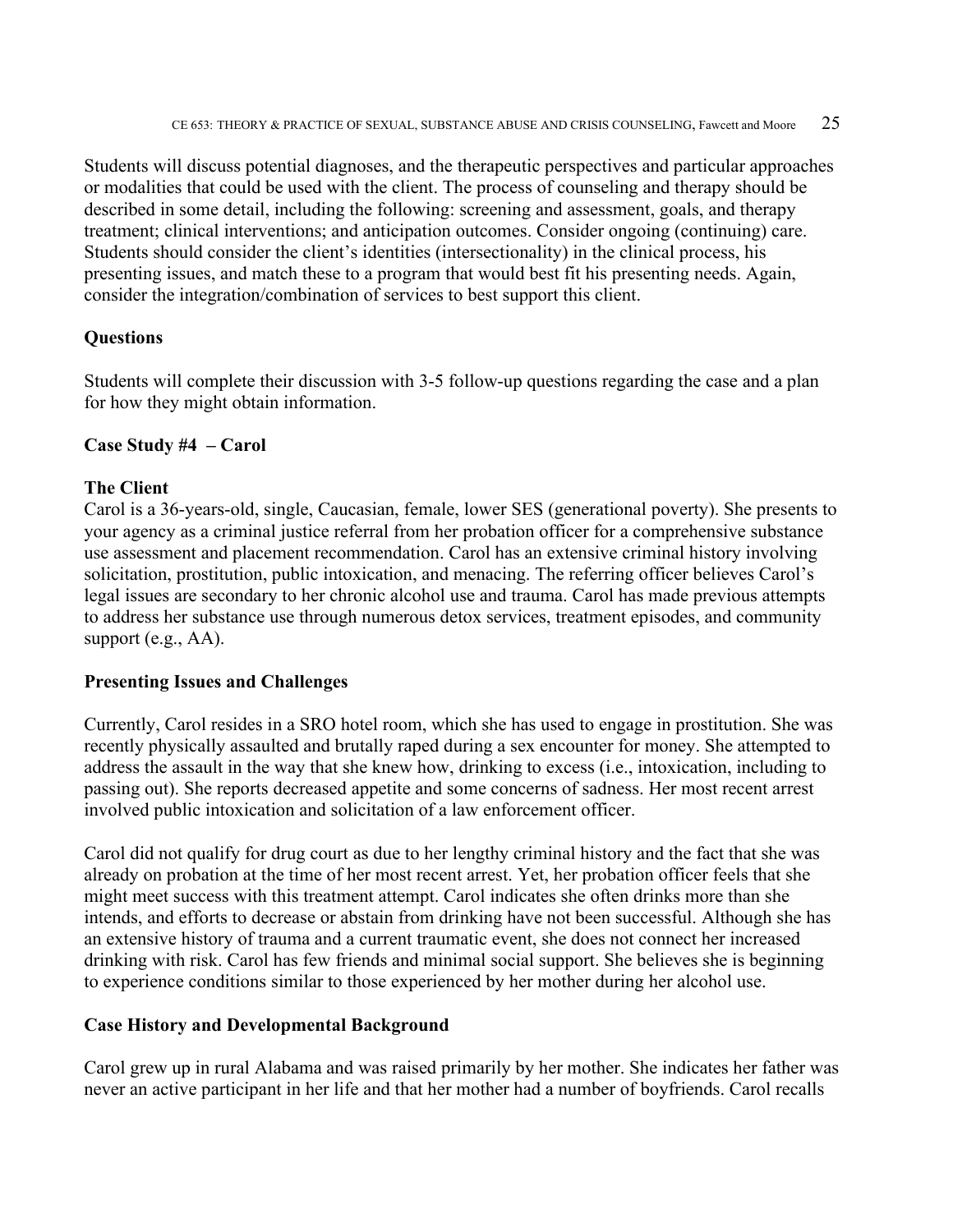that for most of her adolescent and teen age years, her mother was a chronic alcoholic. She recalls numerous episodes of volatility in the household. Carol is the oldest of four siblings and is the only girl of the family. As the elder child, she felt she was 'parentified' at a young age as she took on the role of caregiver to her younger siblings.

Carol reports an ongoing physical (sexual) relationship with one of her mother's boyfriends that began with touching when she was about 10 years old. She began experimenting with alcohol at about this time. Out of fear, Carol did not disclose the sexual assaults to her mother until she was 13 years old, at which time the incidents had escalated from touching to sex. When this information was disclosed, she indicates her mother was accusatory of her and blamed her for the acts.

Carol continued to drink recreationally with friends until she dropped out of school at age 16. During this time, her mother was diagnosed with cirrhosis of the liver, and Carol had her first run-in with law enforcement for underage drinking. She was kicked out of the house at this time.

With little to no resources, Carol began exchanging sex for money and housing. In order to engage in this behavior, she would drink until the point of feeling numb. Having lost all communication and connection with her family, she continued this patterns for many years. After garnering an extensive arrest history and emergency department admissions, to include several 72-hour placements in detoxification, Carol attempts to gain sobriety by engaging in treatment for her alcohol use. She recalls her first attempts at treatment beginning around the age of 24. She has not successfully completed any of the previous treatment episodes.

#### **The Therapy**

Students will discuss potential diagnoses, and the therapeutic perspectives and particular approaches or modalities that could be used with the client. The process of counseling and therapy should be described in some detail, including the following: screening and assessment, goals, and therapy treatment; clinical interventions; and anticipation outcomes. Consider ongoing (continuing) care. Students should consider the client's identities (intersectionality) in the clinical process, and particularly the use and efficacy of both standard (i.e., abstinence-based) as well as harm reduction addiction treatment approaches. Also, consider traditional and alternative/nontraditional healing modalities, e.g., spirituality, bodywork, postmodern approaches (ACT, DBT, MBCT, MBSR). Lastly, consider the integration of approaches or services to best support recovery and resilience.

#### **Questions**

Students will complete their discussion with 3-5 follow-up questions regarding the case and a plan for how they might obtain information.

**Case Studies #5**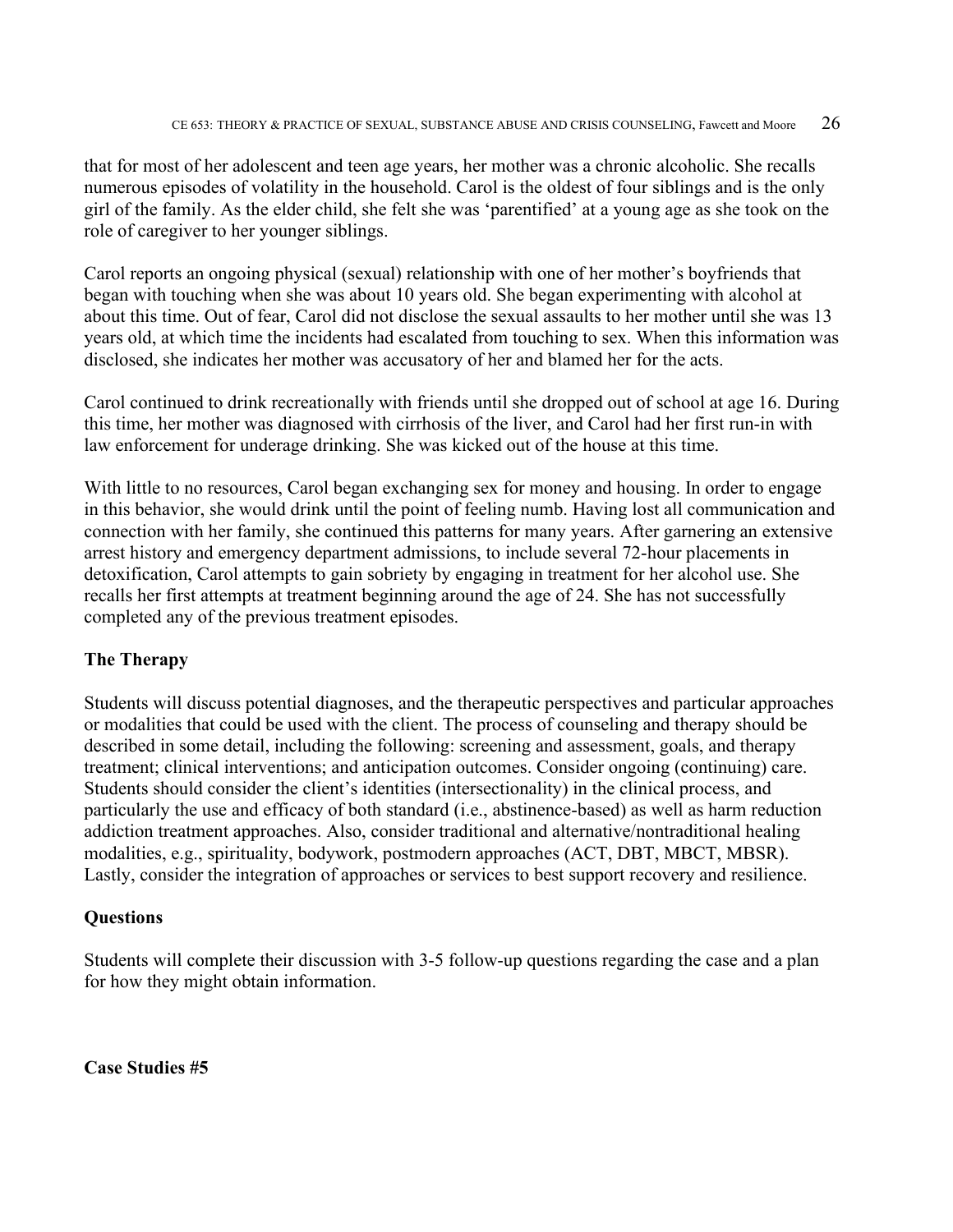#### *The Client*

A culturally and gender diverse group of 20 students and 5 teachers experienced a high school shooting where 5 people were killed and then the gunman shot himself. The gunman was a Native American senior in high school that had been bullied, experienced depression and had been a loner. None of the 20 students and 5 teachers knew the shooter very well. The teachers had him in classes but there was no real knowledge of the shooter.

Of the 20 students, 6 were female Caucasian and 6 were male Caucasian, 3 were female Native American, 2 were male African American, 1 was male Hmong and 1 female Hmong, and a female multiracial student. All teachers were female Caucasian in an age range of 23-40 years. There were no students with special needs; most students and teachers were heterosexual, except for one female Caucasian and one male Hmong who both identify as gay.

The school counselor referred your client to you. Tracy is a Native American female sophomore, aged 15 years old. She lives near the local reservation and spends much of her time with her tribal community, while she also is active in school activities like band and various academic clubs. Her academic work is excellent and she is on the honor roll. Her mother is a single parent and she has two brothers, both younger than she. Tracy knew the shooter through tribal events, but didn't know him well.

Tracy has a good relationship with her mother and brothers, and feels like a caretaker at times when her brothers need help with homework. The family is upper middle class and her mother works as a physician in the tribal health care center.

Tracy has a large circle of friends and has dated a little, but mostly spends time with her family, her tribal social group and band friends.

#### *Presenting Issues and Challenges*

Tracy is coming to see you because her school counselor thinks she needs treatment for her recent depression from experiencing the school shooting. Tracy was in the room next to the classroom where the students and teacher were shot. She heard screams and gunshots. She and several of her classmates and teachers huddled behind the boarded up door for over an hour while they listened to the commotion next door and waited for the police to arrive. She was the one that called 911 and she remembers feeling helpless and hopeless during the shooting.

Tracy has trouble sleeping because of nightmares. She also has been experiencing flashbacks during the day, mostly auditory of screams and the shots of the gun. She is agitated all the time and easily jumps with the slightest noise. She is often distracted and her grades are suffering. Tracy also feels like some of the students are blaming her for her ethnic connection to the shooter. She has heard comments that "you can't trust those Indians". She cries easily and is worried that she will never feel better.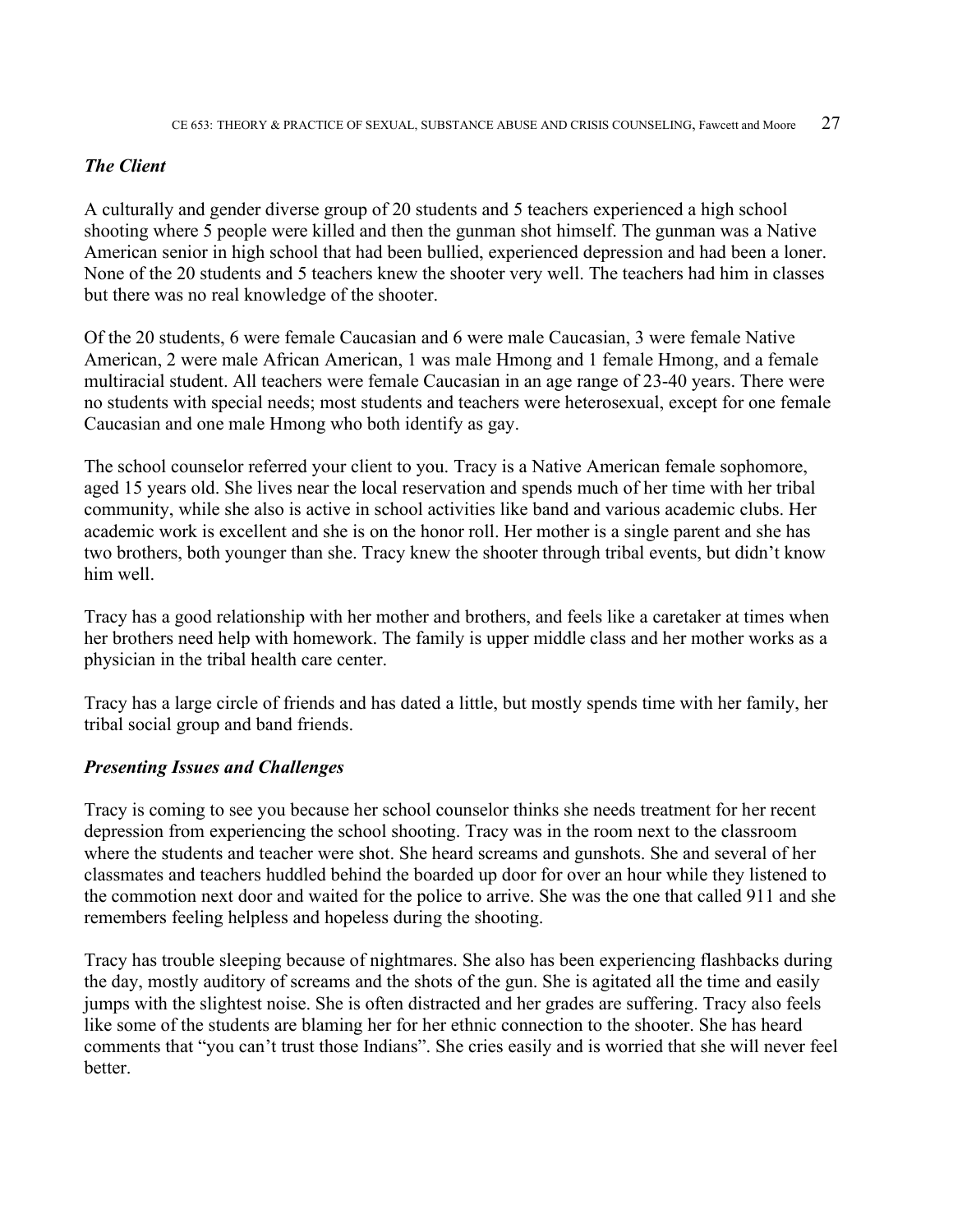#### *Case History and Developmental Background*

Tracy grew up in on the reservation near her hometown for much of her life. When Tracy turned ten years old, her mother moved her family to the town with her school district so it would be easier for Tracy and her brothers to get to school. Her mother also wanted her kids to experience both tribal and American cultures and education.

Tracy's father died of a drug overdose when she was eight years old and it was almost a relief that he was gone. His drug use and depression were difficult to live with. Tracy's mother seemed almost happier since his death since she couldn't help him with his addiction. The whole family rarely talks about her father.

Tracy has helped her mother take care of her brothers, by making their meals, helping with homework, giving advice on various topics.

Tracy has had an outgoing personality until recently. She has many friends and a confident way about her, until recently as she appears more hesitant than confident. Tracy's teachers like her and she enjoys school. She plans to be a physician like her mother and she studies very hard.

*The Therapy* Students will discuss a potential diagnosis, the therapeutic perspectives and the particular approach or modality that could be used with the client. The process of counseling and therapy will be described in some detail, including the following: interventions; assessment, goals, and therapy treatment; and outcomes. Students should consider the identities in the clinical process, particularly the use of traditional healing, spirituality, and other alternative healing modalities that support resilience.

*Questions* Students will complete their discussion with 3-5 follow-up questions regarding the case and a plan for how they might obtain information.

#### **Case Studies #6 (Each student will take this client at a different age; every assignment will be shared by students with each other after grading.)**

#### *The Client*

Dan is a mixed race (his father is Hispanic, his mother is white and African American) 9 year old; 16 year old; 21 year old; 27 year old; 40 year old; 50 year old; 70 year old; 90 year old.

Dan is depressed because of the recent loss of his dog (9 yrs); girlfriend (16 yrs); independence when he was incarcerated for drug dealing (21 yrs); job (27 yrs); wife (40 yrs); best friend due to a heart attack (50 yrs); health (70 yrs)—he has a cancer diagnosis; wife of 30 years to breast cancer (90 yrs).

Dan grew up poor in southern Texas along with his parents who were unemployed much of the time. His father drank and his mother smoked pot almost every day. He worked hard in school to avoid the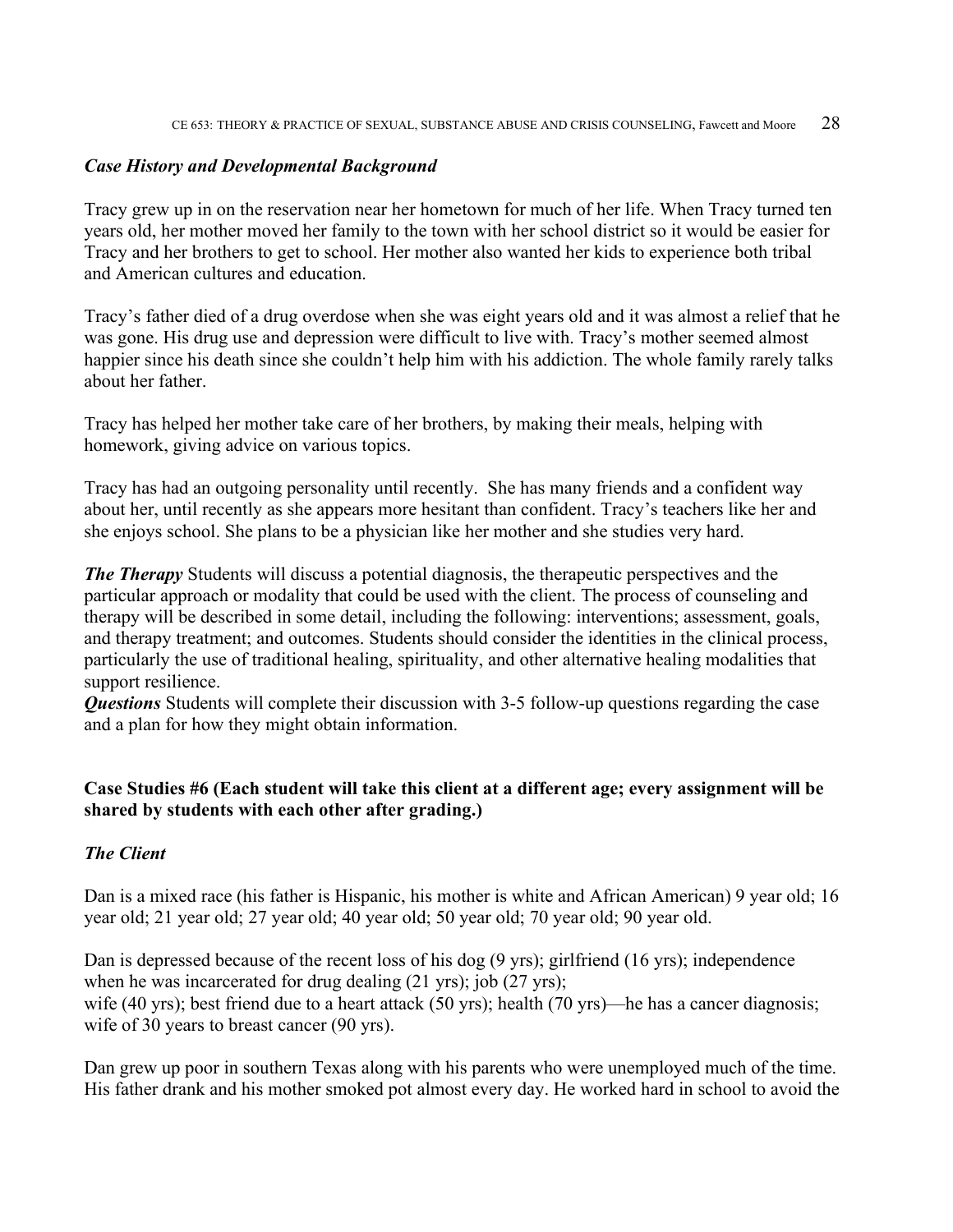life his parents lived and was a "B" student. Before his respective losses, at each stage of life, he was relatively happy with dysthymia from time to time.

#### **Points of high suicidal ideation:**

-At age 9, Dan's dog, Rex was his constant companion for 4 years and sole support (given his only child status and neglect by his parents). Rex got hit by a car and died instantly. Dan buried him in his yard, went to his room and considered using his father's gun to kill himself so he could be with Rex. The only think holding him back was his fear of death.

-At age 16, Dan's girlfriend was his best friend in high school and they dated for a year before she told him she was pregnant with another guy's child. Dan considered driving off a bridge to kill himself and instead got drunk with his buddies. The main thing holding him back from suicide was a friend of his who watched out for him and spent a lot of time with him for a few months until Dan recovered from this loss of his girlfriend.

-He started dealing drugs when he couldn't get a job after high school and was making a good living prior to being arrested and incarcerated at the age of 21. Dan considered hanging himself in jail after the incarceration, and tried to, but got caught by an officer. He was "on watch" after that and participated in counseling.

-After prison (3 years) he had a good job working with a mechanic at a job he liked. At age 27 and after 3 years of gainful employment, Dan lost his job due to the economy. Dan considered hanging himself again, but met his future wife at the hardware store. They started dating and she supported him for a few years until he got his next job.

-At age 40, Dan was caught cheating on his wife with her sister after having a pretty strong marriage of 10 years. She left him and took all of his money and resources. Dan thought of shooting himself because of the guilt and shame he felt, and sat with the gun in his lap for a few hours. Then, he remembered a counselor he had talked to in prison and put the gun away. He made a call to make an appointment with a counselor.

-At age 50, Dan was working at a local convenience store, making a decent living, living alone in an affordable apartment above the store. His best friend and co-worker dropped dead of a heart attack. Dan became very depressed and attempted suicide by driving into a ditch. He survived, was hospitalized and treated for depression.

-At age 70, Dan was married 10 years to Martha and had a good marriage and had been manager at his convenience store for 20 years. He finally felt like life was going well these past 20 years after so many setbacks and depressions. He was diagnosed with bladder cancer. His first impulse was to talk to Martha about his depression. He didn't want to put up with the treatments but he also didn't want to die. He threatened to shoot himself with Martha put him in an inpatient treatment center and he was treated for depression. He went through treatment for his cancer and learned to live with an external bladder.

-At age 90, after surviving bladder cancer and enjoying a 30-year marriage to Martha, she died after a short notice of an aggressive form of breast cancer. He plans to shoot himself next to her grave this afternoon.

His non-existent relationship with his parents has affected his self-esteem, although his success in school boosted his self-efficacy in a number of ways. He played football for a few seasons, maintained a "B" average, befriended a few teachers that became excellent male mentors to him. He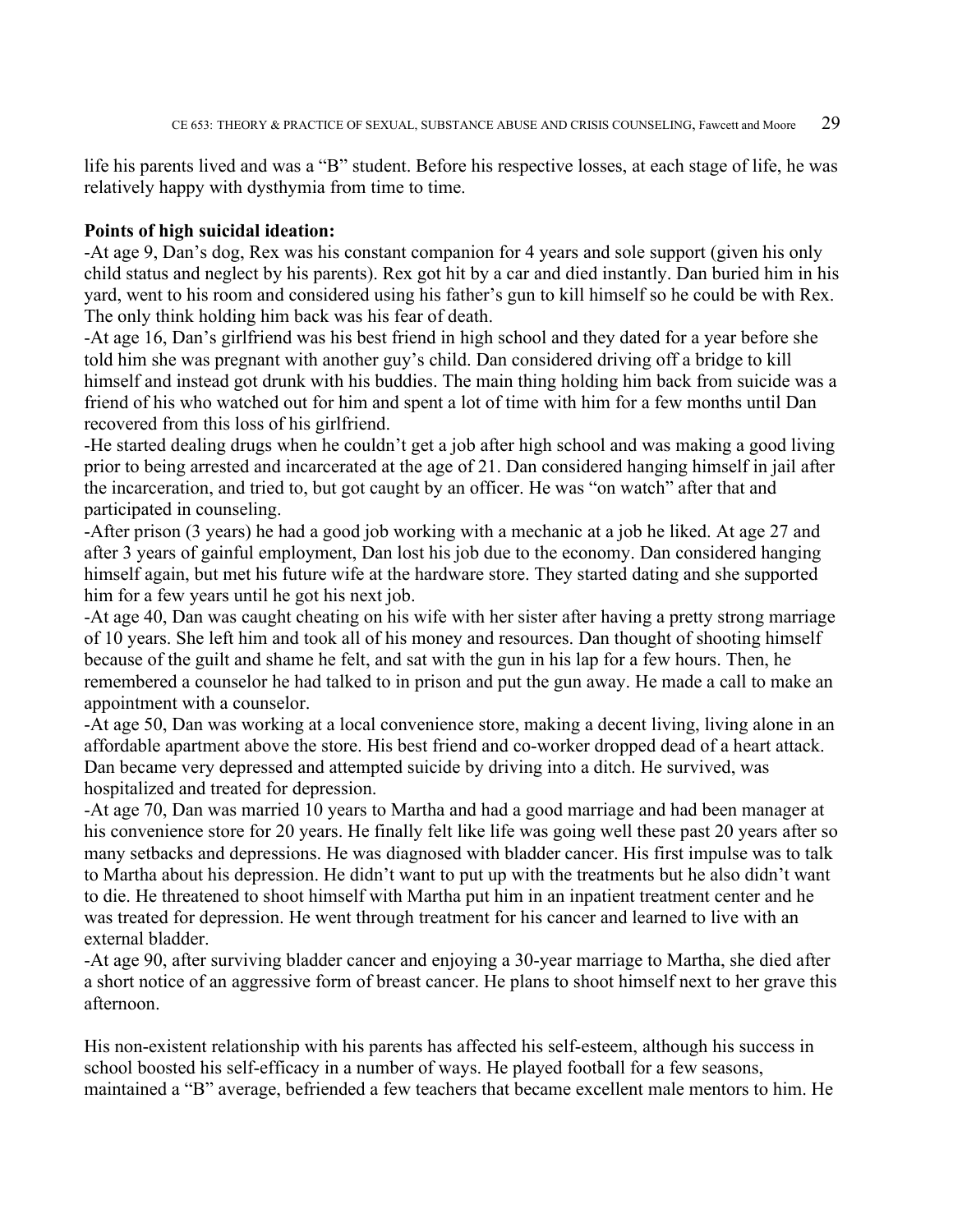stayed away from drugs more than he was around them. He tried to select friends that were not at risk for violence or drug/alcohol use. He didn't want to turn into his parents.

#### *Presenting Issues and Challenges*

Dan is coming to see you in the counseling services office/treatment center/prison counseling services/inpatient treatment. He experiences dysthymia and has been treated with anti-depressants on and off throughout his life (except for when he is 9 years old—he is referred to counseling by his school counselor at 9 yrs old).

Dan has trouble sleeping and experiences regular weight loss and gain. He has recurring headaches, and has been diagnosed with diabetes.

His suicidal ideation is high, he has a plan.

#### *Case History and Developmental Background*

Dan grew up poor in southern Texas along with his parents who were unemployed much of the time. He worked hard in school to avoid his parents and kept a part-time job helping the local mechanic while in school. Before his respective losses, at each stage of life, he was relatively happy with dysthymia from time to time.

Dan has had typical and extraordinary developmental tasks and struggled with losses at various points of his life. He has always had support of a few good friends who were life-long. Dan got into drug dealing for a short while and when he was arrested and incarcerated, he decided never to sell or do drugs again. He was able to keep his promise to himself.

He enjoyed a healthy sex life with women and his wives. He was attracted to his first wife's sister, who lived with them and it was inevitable that they would have an affair, which they had, which ended his marriage.

Through a series of setbacks, Dan had a resilient run of coping strategies that his counselors taught him. He also realized that his idea of a suicide plan helped him feel like he had options, even if he never chose that option. He also realized that he really didn't want to die, he just wanted his life to be better.

*The Therapy* Students will discuss a potential diagnosis, the therapeutic perspectives and the particular approach or modality that could be used with the client. The process of counseling and therapy will be described in some detail, including the following: interventions; assessment, goals, and therapy treatment; and outcomes. Students should consider the identities in the clinical process, particularly the use of traditional healing, spirituality, and other alternative healing modalities that support resilience.

*Questions* Students will complete their discussion with 3-5 follow-up questions regarding the case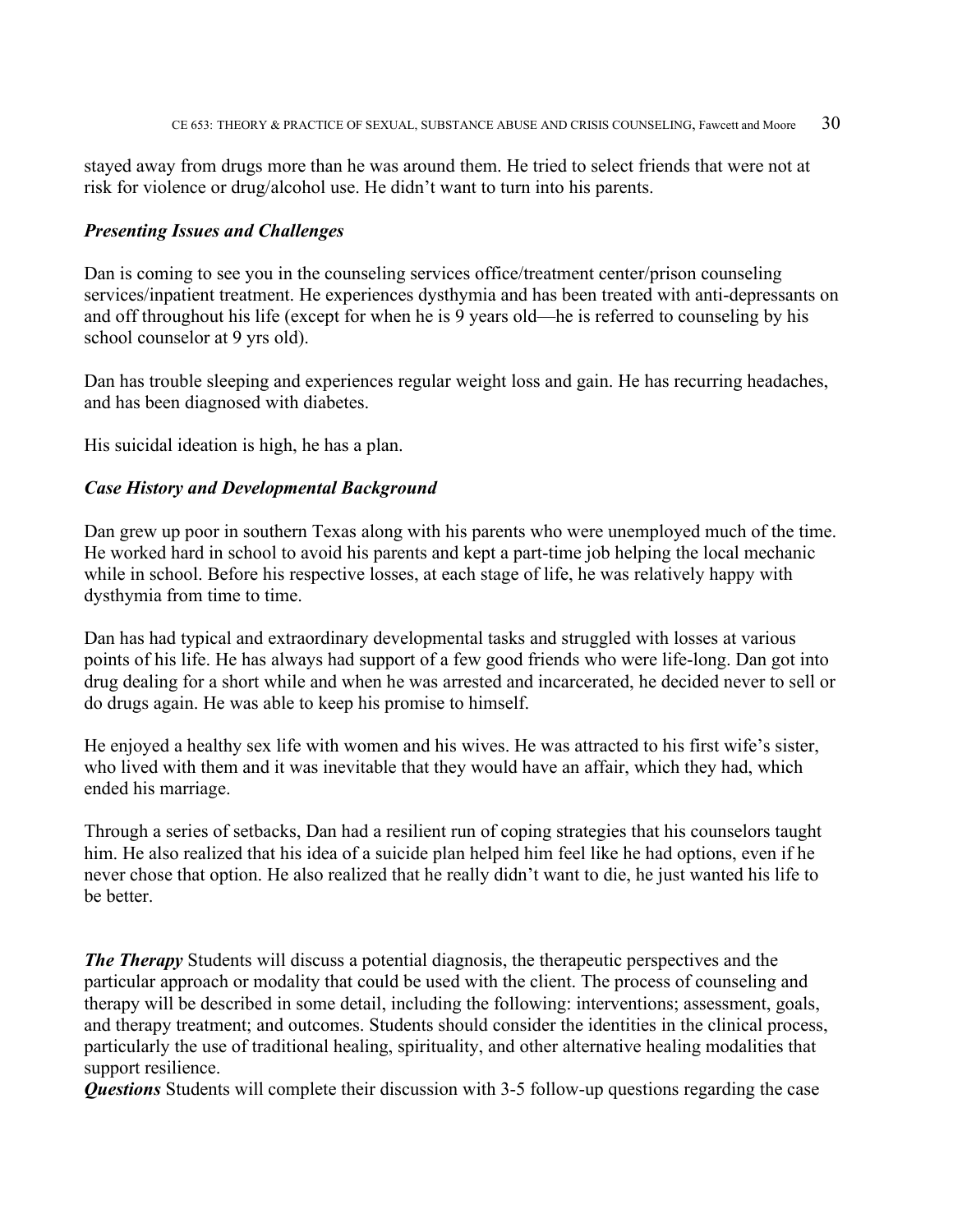and a plan for how they might obtain information.

#### **Case Study #7**

#### **The Client/s**

Your client is Monica, a Caucasian cisgender 21-year-old woman who has only been with men (a primary boyfriend for about a year, and a party one-night stand) and considers herself heterosexual. She is upper middle class, attends the Catholic Church in town weekly, and is a business major, in her junior year. She has been working at a local hospital in the business office and hopes to work in medicine in a business capacity.

Monica shares her apartment with four roommates and gets along with them for the most part. She is popular and well liked by many of her friends and faculty. She is a hard worker and focuses on doing well in school.

Monica has not dated for over a year and is increasingly distressed to the point of sleeplessness and increased anxiety for no apparent reason. Her grades are beginning to suffer and she decided to come to counseling for her panic attacks.

#### **Presenting Issues and Challenges**

Monica is coming to counseling now because of the recent panic attacks when she is home alone, which is common recently because her roommates have begun seeing and staying overnight with boyfriends and sexual partners.

Her own sexual relationship with her 1-year long relationship was enjoyable enough, but she didn't have orgasms and faked them much of the time. She wasn't really into the sex, but really like Paul, her boyfriend and wanted to make him happy. She was 19 years old when they dated and it ended when he began dating someone else. To deal with her grief of the end of the relationship she got drunk with some friends one night and picked up a guy to have sex. She felt hung over the next day and regretful of the decision, but was able to put the night behind her, never having seen the guy again.

Panic attacks occur at night when she tries to go to bed when no one else is in her apartment. She has trouble getting to sleep and staying asleep. She gets dizzy, nauseous, and nervous. She also has racing thoughts about what she worries about not getting done in terms of school work. On occasion she has nightmares about being physically and sexually attacked.

#### **Case History and Developmental Background**

Her father sexually abused Monica, for three years during the ages of 13-16. She tried to tell her mother and Monica was not believed. Her mother refused to talk about it, so the abuse continued. It stopped when her parents divorced. She has not been in touch with her father, but understands he is